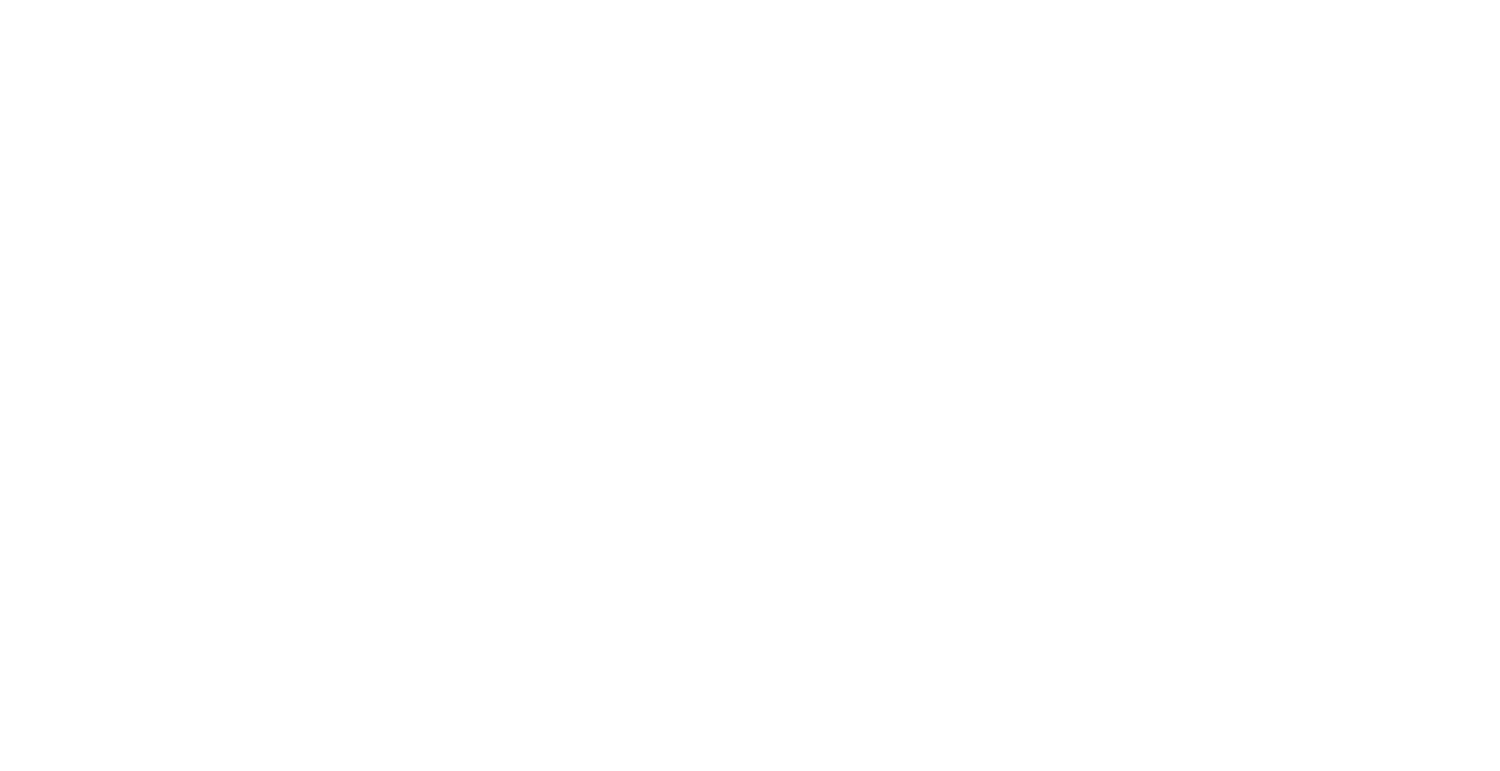## High-reliability diodes and rectifiers

| <b>Part number</b> | <b>Description</b>                                                                               | <b>Radiation</b><br>level               | <b>Qualification</b> | <b>EPPL</b> | <b>ESCC</b><br>specification | Package          | <b>Type</b>          | $V_{\text{rms}}$ max. | $I_0$ max.       | V. max.<br>@ rated I. | $T_{RR}$ max.     | T, max.  | <b>Temperature</b><br>range |                                        |                |                                |      |     |     |  |
|--------------------|--------------------------------------------------------------------------------------------------|-----------------------------------------|----------------------|-------------|------------------------------|------------------|----------------------|-----------------------|------------------|-----------------------|-------------------|----------|-----------------------------|----------------------------------------|----------------|--------------------------------|------|-----|-----|--|
|                    |                                                                                                  |                                         |                      |             |                              |                  |                      | (V)                   | (A)              | (V)                   | (n <sub>s</sub> ) | (°C)     | $(^{\circ}C)$               |                                        |                |                                |      |     |     |  |
|                    |                                                                                                  |                                         |                      |             | <b>Bipolar diodes</b>        |                  |                      |                       |                  |                       |                   |          |                             |                                        |                |                                |      |     |     |  |
| 1N6640U (*)        | 0.3 A. 75 V switching diode                                                                      | Target: 150 krad (Si) LDR<br>3 Mrad HDR |                      | Target      |                              | LCC-2D           | PN                   | 75                    | 0.3              | 1.060                 | 9                 | 175      |                             |                                        |                |                                |      |     |     |  |
| 1N6642U (*)        | 0.3 A, 100 V switching diode                                                                     | Target: 150 krad (Si) LDR<br>3 Mrad HDR |                      | Target      |                              | LCC-2D           | PN                   | 100                   | 0.3              | 1.20                  | 9                 | 175      | $-65$ to $175$              |                                        |                |                                |      |     |     |  |
| <b>1N5806U</b>     | 2.5 A fast-recovery switching rectifier                                                          | Target: 150 krad (Si) LDR<br>3 Mrad HDR |                      | Y           | 5101/014                     | LCC-2A           | PN                   | 150                   | 2.5              | 1.00                  | 30                | 175      |                             |                                        |                |                                |      |     |     |  |
| 1N5811U            | 6 A fast-recovery switching rectifier                                                            | Target: 150 krad (Si) LDR<br>3 Mrad HDR | <b>ESCC</b>          | Y           | 5101/013                     | LCC-2B           | PN                   | 150                   | $\overline{6}$   | 0.95                  | 35                | 175      |                             |                                        |                |                                |      |     |     |  |
| <b>BYW81HR</b>     | 15 A. 200 V<br>fast-recovery power rectifier<br>2 x 15 A, 200 V<br>fast-recovery power rectifier | Target: 150 krad (Si) LDR<br>1 Mrad HDR |                      | Y           | 5103/029                     | SMD.5/<br>TO-254 | Single PN<br>Dual PN | 200                   | 1x15<br>2 x 15   | 1.10                  | 40                | 150      |                             |                                        |                |                                |      |     |     |  |
| BYV52HR            | 30 A. 200 V<br>fast-recovery power rectifier                                                     | Target: 150 krad (Si) LDR<br>1 Mrad HDR |                      | Y           | 5103/030                     | TO-254           | PN                   | 200                   | 30               | 1.15                  | 55                | 150      | $-55$ to $150$              |                                        |                |                                |      |     |     |  |
| BYV54HR            | 40 A. 200 V<br>fast-recovery power rectifier                                                     | Target: 150 krad (Si) LDR<br>1 Mrad HDR |                      | Y           | 5103/031                     | TO-254AA         | PN                   | 200                   | 40               | 1.30                  | 60                | 150      |                             |                                        |                |                                |      |     |     |  |
|                    |                                                                                                  |                                         |                      |             | <b>Schottky diodes</b>       |                  |                      |                       |                  |                       |                   |          |                             |                                        |                |                                |      |     |     |  |
| <b>1N5822U</b>     | 3 A switching Schottky diode                                                                     | Target: 150 krad (Si) LDR<br>3 Mrad HDR |                      | Target      | 5106/020                     | LCC-2B           | Schottky             | 40                    | $\overline{3}$   | 0.485                 |                   | 150      |                             |                                        |                |                                |      |     |     |  |
| 1N5819U            | 1 A switching Schottky diode                                                                     | Target: 150 krad (Si) LDR<br>3 Mrad HDR |                      | Target      | 5106/021                     | LCC-2B           | Schottky             | 45                    |                  | 0.49                  |                   | 150      |                             |                                        |                |                                |      |     |     |  |
| <b>STPS1045HR</b>  | 2 x 10 A, 45 V<br>power Schottky rectifier                                                       | Target: 150 krad (Si) LDR<br>1 Mrad HDR |                      | $\sim$      | 5106/017                     | SMD.5            | Dual<br>Schottky     | 45                    | 2x10             | 0.75                  |                   | 175      |                             |                                        |                |                                |      |     |     |  |
| STPS6045HR         | 2 x 30 A, 45 V<br>fast-recovery power rectifier                                                  | Target: 150 krad (Si) LDR<br>1 Mrad HDR | <b>ESCC</b>          |             |                              | $\sim$           | 5106/018             | TO-254                | Dual<br>Schottky | 45                    | 2 x 30            | 0.75     |                             | 175                                    | $-55$ to $150$ |                                |      |     |     |  |
| <b>STPS20100HR</b> | 20 A. 100 V power Schottky rectifier<br>2 x 20 A, 100 V power Schottky rectifier                 | Target: 150 krad (Si) LDR<br>1 Mrad HDR |                      |             |                              |                  |                      |                       |                  |                       | Y                 | 5106/016 | SMD.5/<br>TO-254            | Single<br>Schottky<br>Dual<br>Schottky | 100            | $1 \times 20$<br>$2 \times 20$ | 1.00 |     | 175 |  |
| <b>STPS40100HR</b> | 2 x 20 A, 100 V<br>power Schottky rectifier                                                      | Target: 150 krad (Si) LDR<br>1 Mrad HDR |                      |             |                              |                  |                      |                       |                  |                       | 5106/019          | TO-254   | Dual<br>Schottky            | 100                                    | 2x20           | 0.90                           |      | 175 |     |  |

Notes:

(\*) Not yet qualified by agency at the date of printing Contact ST sales office for information about the specific conditions for products in die form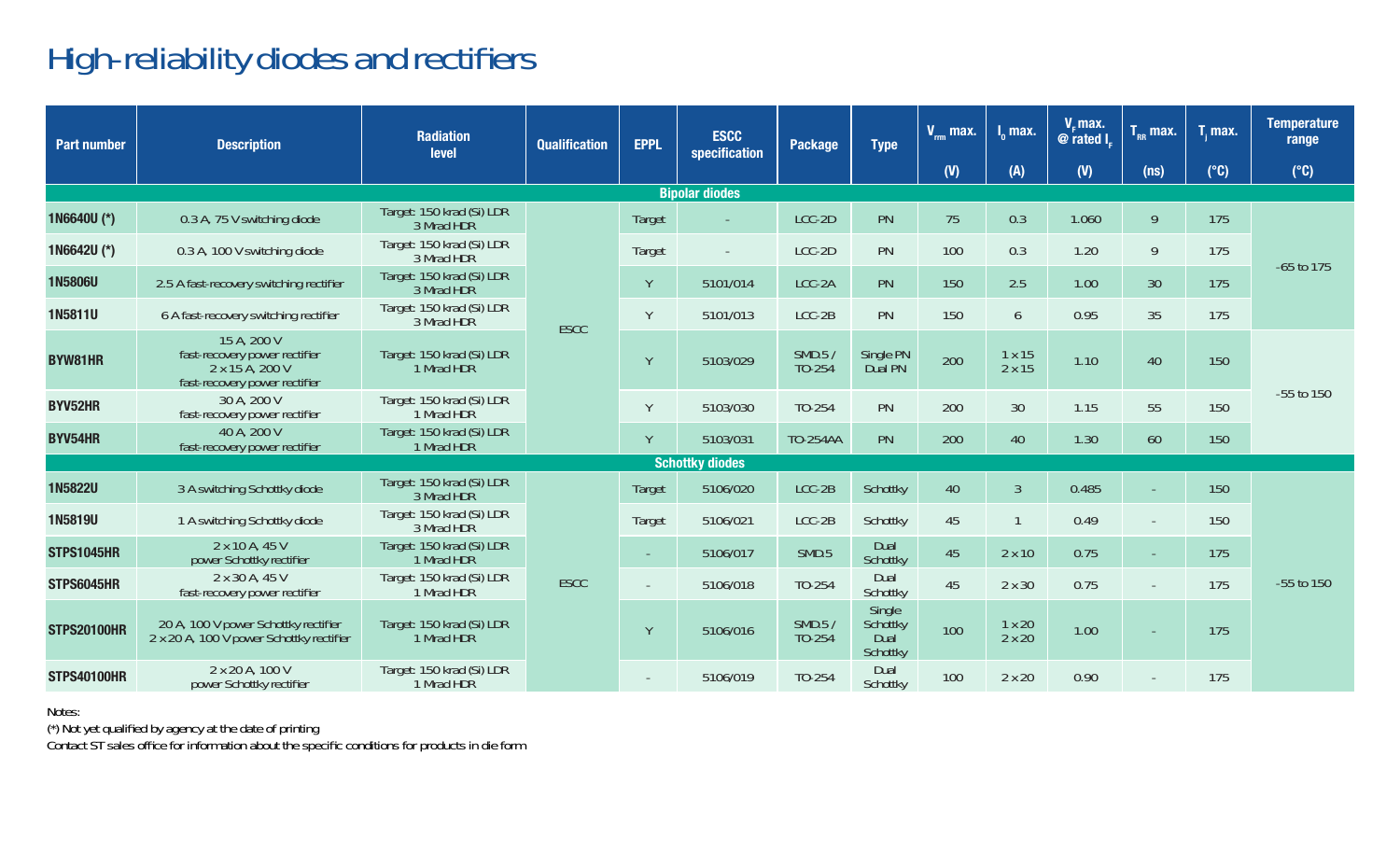## Rad-hard and high-reliability bipolar transistors

| Part number      | <b>Description</b>                                   | <b>Radiation level</b> | <b>Qualification</b> | <b>EPPL</b>                    | <b>ESCC</b><br>specification   | Package                        | <b>Type</b> | $V_{ceo}$<br>(V) | <sup>1</sup> c<br>(A) | $H_{\rm{pp}}$ min. | <b>Temperature range</b><br>$(^{\circ}C)$ |
|------------------|------------------------------------------------------|------------------------|----------------------|--------------------------------|--------------------------------|--------------------------------|-------------|------------------|-----------------------|--------------------|-------------------------------------------|
|                  |                                                      |                        |                      |                                | <b>NPN bipolar transistors</b> |                                |             |                  |                       |                    |                                           |
| <b>2N2219AHR</b> | 40 V, 0.8 A NPN bipolar transistor                   |                        |                      |                                | 5201/003                       | $TO-39$                        |             | 40               | 0.8                   | 100                |                                           |
| <b>2N2222AHR</b> | 40 V, 0.8 A NPN bipolar transistor                   | Up to 100 krad (Si)    | <b>ESCC</b>          |                                | 5201/002                       | LCC-3UB, LCC-3<br>TO-18        |             | 40               | 0.8                   | 100                |                                           |
| <b>2N2484HR</b>  | 60 V, 0.05 A NPN bipolar transistor                  |                        |                      |                                | 5201/001                       | LCC-3UB, LCC-3<br>TO-18        |             | 60               | 0.05                  | 100                |                                           |
| <b>2N2920AHR</b> | 60 V, 0.03 A NPN dual matched bipolar<br>transistor  |                        |                      | Y                              | 5207/002                       | LCC-6, TO-77                   | <b>NPN</b>  | 60               | 0.03                  | 300                | $-65$ to $200$                            |
| <b>2N3019HR</b>  | 80 V, 1 A NPN bipolar transistor                     |                        |                      |                                | 5201/011                       | $TO-39$                        |             | 80               |                       | 100                |                                           |
| <b>2N3700HR</b>  | 80 V, 1 A NPN bipolar transistor                     | Up to 100 krad (Si)    |                      |                                | 5201/004                       | LCC-3UB, LCC-3<br>TO-18        |             | 80               |                       | 100                |                                           |
| <b>2N5154HR</b>  | 80 V, 5 A NPN bipolar transistor                     |                        |                      |                                | 5203/010                       | SMD.5, TO-257<br>$TO-39$       |             | 80               | 5                     | 70                 |                                           |
| <b>2N5551HR</b>  | 160 V, 0.5 A NPN bipolar transistor                  | Up to 100 krad (Si)    |                      |                                | 5201/019                       | LCC-3UB, LCC-3<br>TO-18, TO-39 |             | 150              | 0.5                   | 80                 |                                           |
|                  |                                                      |                        |                      | <b>PNP bipolar transistors</b> |                                |                                |             |                  |                       |                    |                                           |
| <b>2N2907AHR</b> | -60 V, 0.6 A PNP bipolar transistor                  |                        |                      |                                | 5202/001                       | LCC-3UB, LCC-3<br>$TO-18$      |             | $-60$            | $-0.6$                | 100                |                                           |
| <b>2N3810HR</b>  | -60 V, 0.05 A PNP dual matched bipolar<br>transistor |                        | <b>ESCC</b>          |                                | 5207/005                       | LCC-6, TO-78                   | PNP         | $-60$            | $-0.05$               | 150                |                                           |
| <b>2N5153HR</b>  | -80 V, 5 A PNP bipolar transistor                    |                        |                      | $\vee$                         | 5204/002                       | SMD.5, TO-257<br>TO-39         |             | $-80$            | $-5$                  | 70                 | $-65$ to $200$                            |
| <b>2N5401HR</b>  | -150 V, 0.5 A PNP bipolar transistor                 | Up to 100 krad (Si)    |                      |                                | 5202/014                       | LCC-3UB, LCC-3<br>$TO-18$      |             | $-150$           | $-0.5$                | 60                 |                                           |

Notes:

Contact ST sales office for information about the specific conditions for other bipolar part numbers and for products in die form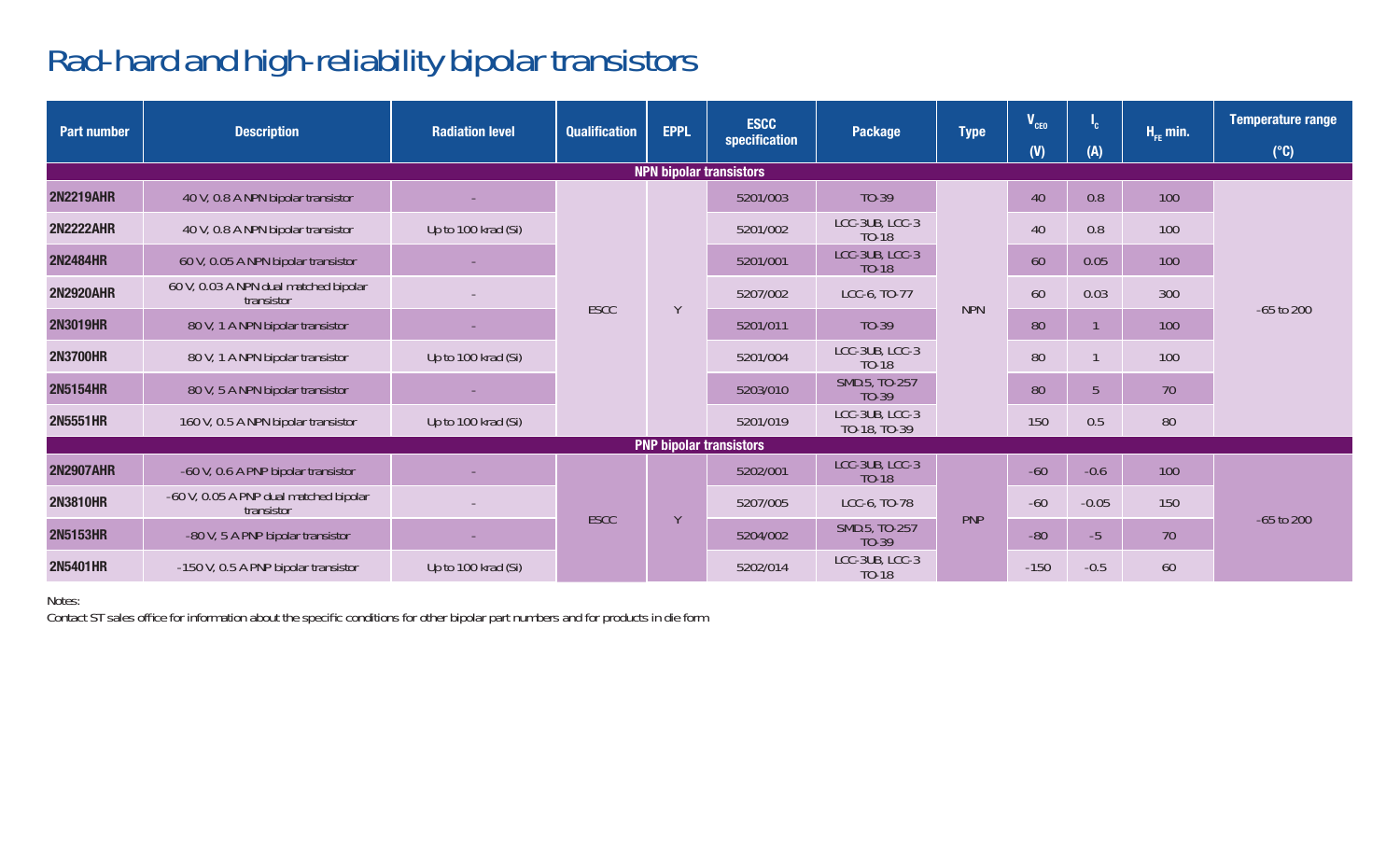#### Rad-hard MOSFETs

| Part number          | <b>Desc<sup>2</sup>ription</b>                              | <b>Radiation level</b>             | <b>Qualification</b> | <b>EPPL</b> | <b>ESCC</b><br>specification | Package  | <b>Type</b> | $\overline{\mathbf{V}}_{\text{nss}}$ | $\mathsf{L}$ max | RDS (on) | Qq max | <b>Temperature range</b> |
|----------------------|-------------------------------------------------------------|------------------------------------|----------------------|-------------|------------------------------|----------|-------------|--------------------------------------|------------------|----------|--------|--------------------------|
|                      |                                                             |                                    |                      |             |                              |          |             | $($ $\mathbf{V}$                     | (A)              | (mohm)   | (nC)   | $(^{\circ}C)$            |
| <b>STRH40N6 (*)</b>  | Rad-hard 60 V, 30 A N channel MOSFET                        | 70 krad (Si)<br>SEE characterized  |                      | Target      |                              | SMD.5    |             | 60                                   | 30               | 45       | 52     |                          |
| <b>STRH100N6 (*)</b> | Rad-hard 60 V, 80 A N channel MOSFET                        | 100 krad (Si)<br>SEE characterized |                      |             |                              | TO-254AA | N           | 60                                   | 80               | 13.5     | 161    | $-55$ to $125$           |
| <b>STRH8N10 (*)</b>  | Rad-hard 100 V, 8 A N channel MOSFET                        | 70 krad (Si)<br>SEE characterized  | <b>ESCC</b>          |             |                              | TO-254AA |             | 100                                  | 8                | 300      | 22     |                          |
|                      | <b>STRH100N10 (*)</b> Rad-hard 100 V, 50 A N channel MOSFET | 70 krad (Si)<br>SEE characterized  |                      |             | 5205/021                     | TO-254AA |             | 100                                  | 48               | 35       | 162    |                          |

Notes:

..<br>(\*) Not yet qualified by agency at the date of printing<br>Contact ST sales office for information about the specific conditions for other bipolar part numbers and for products in die form

## Rad-hard logic series – 54VCX series

| <b>Part number</b> | <b>Description</b>                                      | <b>Radiation level</b>                                              | Qualification   EPPL |                     | SMD / detailed<br>specification | Package |     | $V_{cc}$            | $V_{\mu}$ range  | <b>Other features</b>                      | Temperature range |
|--------------------|---------------------------------------------------------|---------------------------------------------------------------------|----------------------|---------------------|---------------------------------|---------|-----|---------------------|------------------|--------------------------------------------|-------------------|
|                    |                                                         |                                                                     |                      |                     |                                 |         |     | $(V)$ min $(V)$ max | $(\mathsf{W})$   |                                            | $(^{\circ}C)$     |
|                    |                                                         |                                                                     |                      | <b>54VCX series</b> |                                 |         |     |                     |                  |                                            |                   |
| 54VCXH162244       | 16-bit non-inverting bus transceiver                    | 300 krad (Si), SEL and SEU Immune<br>@ 110 MeV/cm <sup>2</sup> /mq  |                      |                     | 5962F05210                      | Flat-48 |     |                     |                  | 26 ohm resistors on outputs,<br>Cold spare |                   |
| 54VCXH162245       | 16-bit 3-state buffer transceiver                       | 300 krad (Si). SEL and SEU Immune<br>@ 110 MeV/cm <sup>2</sup> /mq  |                      |                     | 5962F05208                      | Flat-48 |     | 3.60                | $-0.3$ to $3.60$ |                                            |                   |
| 54VCXHR162245      | 16-bit 3-state buffer transceiver<br>with resistor      | 300 krad (Si). SEL and SEU Immune<br>$@110$ MeV/cm <sup>2</sup> /mq | OML-V                |                     | 5962F05213                      | Flat-48 | .65 |                     |                  |                                            | $-55$ to $150$    |
| 54VCXH162373       | 16-bit 3-state D-type latch                             | 300 krad (Si). SEL and SEU Immune<br>@ 110 MeV/cm <sup>2</sup> /mq  |                      |                     | 5962F05211                      | Flat-48 |     |                     |                  |                                            |                   |
| 54VCXH162374       | 16-bit 3-state D-type flip-flop                         | 300 krad (Si). SEL and SEU Immune<br>@ 110 MeV/cm <sup>2</sup> /mg  |                      |                     | 5962F05212                      | Flat-48 |     |                     |                  |                                            |                   |
| 54VCXH163245 (*)   | 16-bit 3-state 3.3/1.6 bi-voltage<br>buffer transceiver | 300 krad (Si), SEL and SEU Immune<br>$@110$ MeV/cm <sup>2</sup> /ma |                      | Target              |                                 | Flat-48 |     |                     |                  |                                            |                   |

Notes:

(\*) Not yet qualified by agency at the date of printing

Contact ST sales office for information about the specific conditions for products in die form and QML-Q versions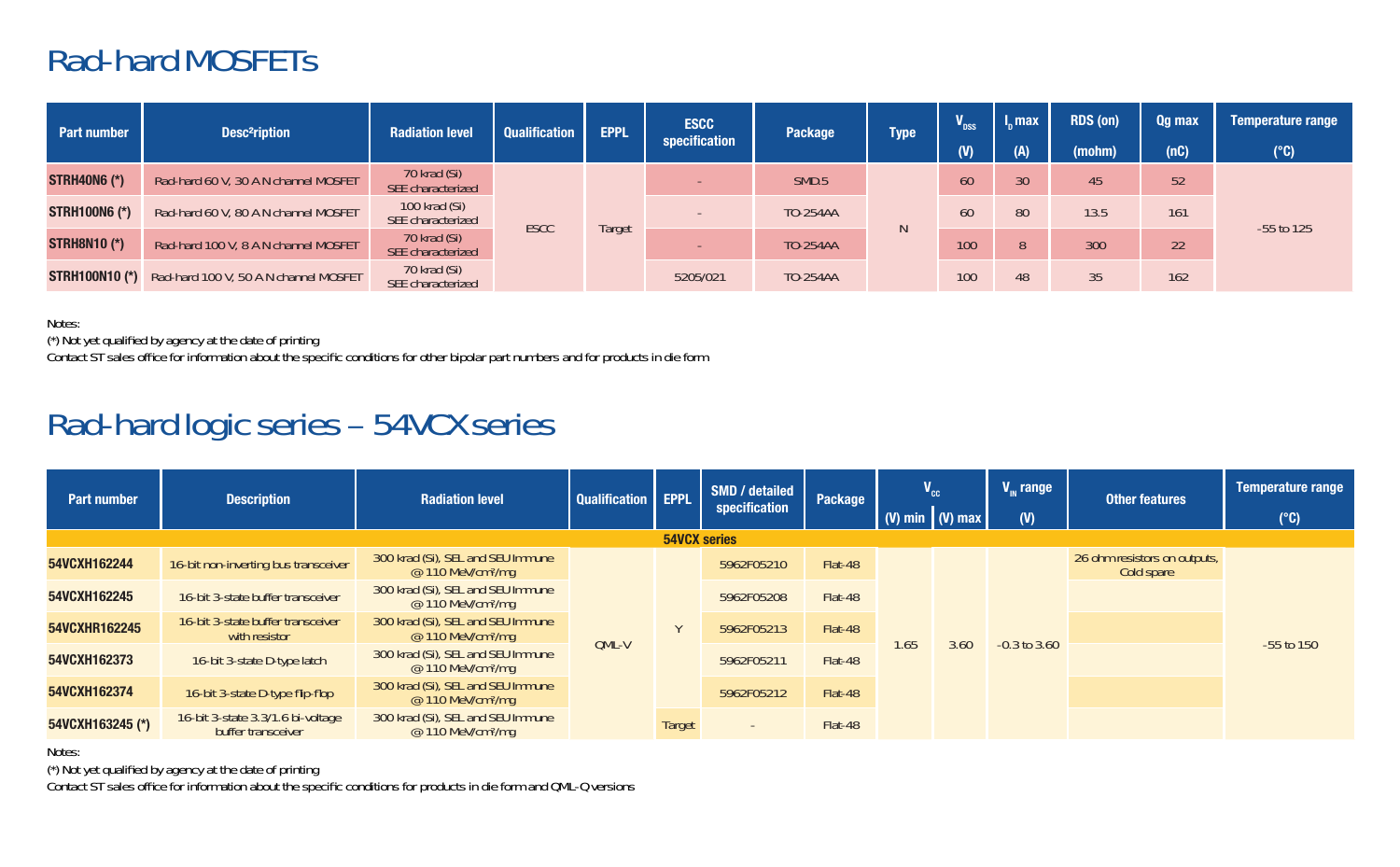#### Rad-hard logic series – 54AC and 54ACT series

| <b>Part number</b> | <b>Description</b>                                   |               | <b>SMD</b> / detailed<br><b>EPPL</b><br><b>Radiation level</b><br>Qualification |        | Package               | $V_{cc}$        |                 | $V_{\text{m}}$ range<br><b>Other features</b> |                 | Temperature range |                |  |
|--------------------|------------------------------------------------------|---------------|---------------------------------------------------------------------------------|--------|-----------------------|-----------------|-----------------|-----------------------------------------------|-----------------|-------------------|----------------|--|
|                    |                                                      |               |                                                                                 |        | specification         |                 |                 | (V) min $\mid$ (V) max                        | (V)             |                   | $(^{\circ}C)$  |  |
|                    |                                                      |               |                                                                                 |        | 54AC and 54ACT series |                 |                 |                                               |                 |                   |                |  |
| 54AC00             | Rad-hard quad 2-input NAND gate                      |               |                                                                                 | Y      | 5962F87549            | Flat-14, DIL-14 | 2.0             | 6.0                                           |                 |                   |                |  |
| <b>54ACT00</b>     | Rad-hard quad 2-input NAND gate                      |               |                                                                                 | Y      | 5962F87699            | Flat-14, DIL-14 | 4.5             | 5.5                                           |                 |                   |                |  |
| 54AC02             | Rad-hard quad 2-input NOR gate                       |               |                                                                                 | Y      | 5962F87612            | Flat-14, DIL-14 | 2.0             | 6.0                                           |                 |                   |                |  |
| <b>54ACT02</b>     | Rad-hard quad 2-input NOR gate                       |               |                                                                                 | $\sim$ | 5962F89791            | Flat-14, DIL-14 | 4.5             | 5.5                                           |                 |                   |                |  |
| 54AC04             | Rad-hard hex inverter                                |               |                                                                                 | Y      | 5962F87609            | Flat-14, DIL-14 | 2.0             | 6.0                                           |                 |                   |                |  |
| <b>54ACT04</b>     | Rad-hard hex inverter                                |               |                                                                                 | $\sim$ | 5962F89734            | Flat-14, DIL-14 | 4.5             | 5.5                                           |                 |                   |                |  |
| 54AC08             | Rad-hard quad 2-input AND gate                       |               |                                                                                 | Υ      | 5962F87615            | Flat-14, DIL-14 | 2.0             | 6.0                                           |                 |                   |                |  |
| <b>54ACT08</b>     | Rad-hard quad 2-input AND gate                       |               |                                                                                 | $\sim$ | 5962F89547            | Flat-14, DIL-14 | 4.5             | 5.5                                           |                 |                   |                |  |
| 54AC10             | Rad-hard triple 3-input NAND gate                    |               |                                                                                 |        | Y                     | 5962F87610      | Flat-14, DIL-14 | 2.0                                           | 6.0             |                   |                |  |
| 54ACT10            | Rad-hard triple 3-input NAND gate                    |               |                                                                                 | $\sim$ | 5962F92182            | Flat-14, DIL-14 | 4.5             | 5.5                                           |                 |                   |                |  |
| 54AC11             | Rad-hard triple 3-input AND gate                     | 300 krad (Si) | OML-V                                                                           | Y      | 5962F87611            | Flat-14, DIL-14 | 2.0             | 6.0                                           | 0 to $V_{cr}$   |                   | $-55$ to $150$ |  |
| 54ACT11            | Rad-hard triple 3-input AND gate                     |               |                                                                                 | $\sim$ | 5962F90772            | Flat-14, DIL-14 | 4.5             | 5.5                                           |                 |                   |                |  |
| 54AC14             | Rad-hard hex Schmitt inverter                        |               |                                                                                 | Y      | 5962F87624            | Flat-14, DIL-14 | 2.0             | 6.0                                           |                 |                   |                |  |
| 54ACT14            | Rad-hard hex Schmitt inverter                        |               |                                                                                 | $\sim$ | 5962F96813            | Flat-14, DIL-14 | 4.5             | 5.5                                           |                 |                   |                |  |
| 54AC32             | Rad-hard quad 2-input OR gate                        |               |                                                                                 | $\sim$ | 5962F87614            | Flat-14, DIL-14 | 2.0             | 6.0                                           |                 |                   |                |  |
| 54ACT32            | Rad-hard quad 2-input OR gate                        |               |                                                                                 | $\sim$ | 5962F89736            | Flat-14, DIL-14 | 4.5             | 5.5                                           |                 |                   |                |  |
| 54AC74             | Rad-hard dual D-type flip-flop with preset and clear |               |                                                                                 | Υ      | 5962F88520            | Flat-14, DIL-14 | 2.0             | 6.0                                           |                 |                   |                |  |
| 54ACT74            | Rad-hard dual D-type flip-flop with preset and clear |               |                                                                                 | $\sim$ | 5962F87525            | Flat-14, DIL-14 | 4.5             | 5.5                                           |                 |                   |                |  |
| 54AC86             | Rad-hard quad exclusive OR                           |               |                                                                                 |        | $\sim$                | 5962F89550      | Flat-14, DIL-14 | 2.0                                           | 6.0             |                   |                |  |
| <b>54ACT86</b>     | Rad-hard quad exclusive OR                           |               |                                                                                 |        |                       |                 | Y               | 5962F90687                                    | Flat-14, DIL-14 | 4.5               | 5.5            |  |
| 54AC138            | Rad-hard 3- to 8-line decoder inverter               |               |                                                                                 | Y      | 5962F87622            | Flat-16, DIL-16 | 2.0             | 6.0                                           |                 |                   |                |  |

Notes:

\* Not yet qualified by agency at the date of printing

Contact ST sales office for information about the specific conditions for other 54AC or 54ACT part numbers, products in die form and QML-Q versions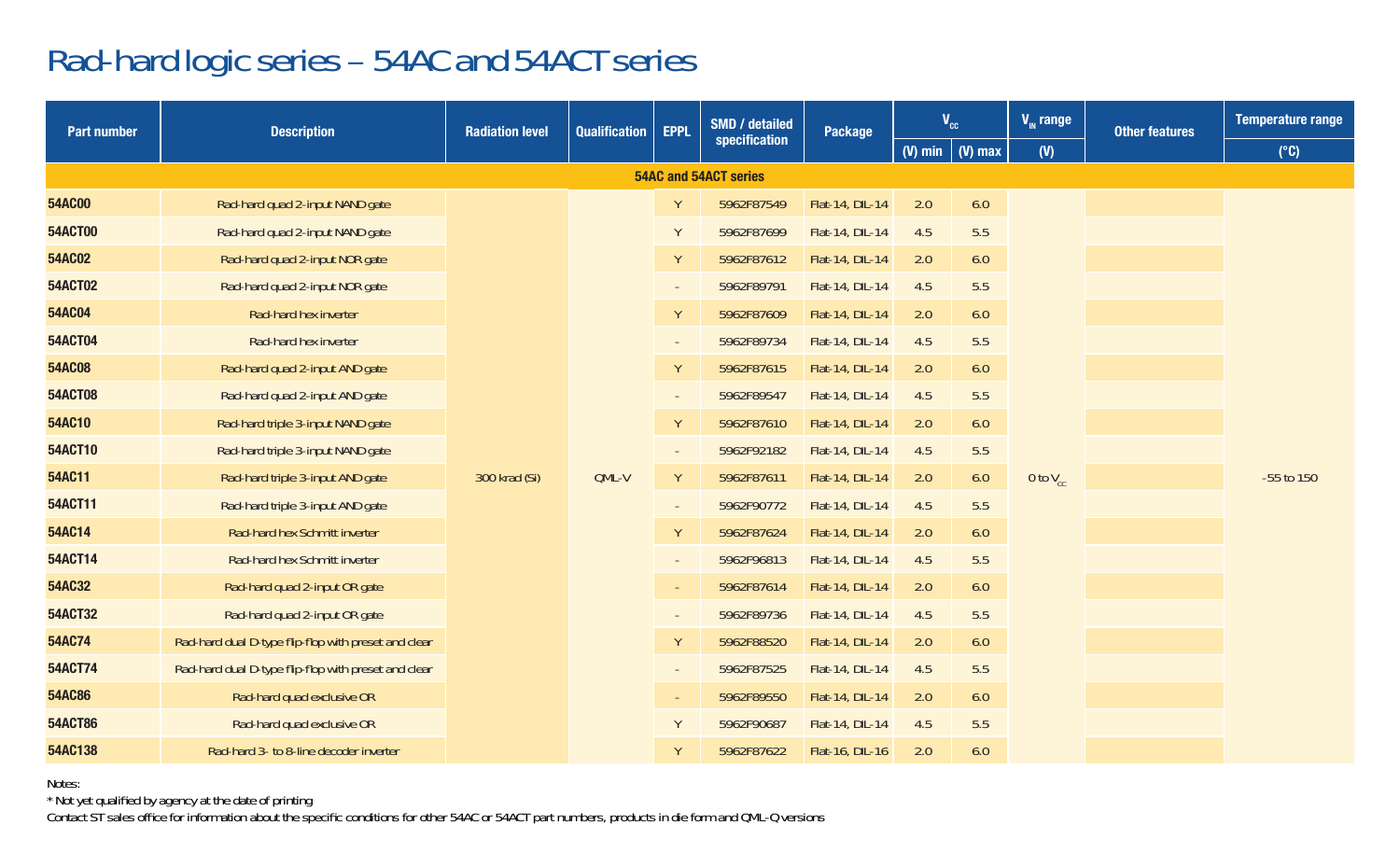## Rad-hard logic series – 54AC and 54ACT series (cont'd)

| <b>Part number</b> | <b>Description</b>                                             | <b>Radiation level</b> | <b>Qualification</b> | <b>EPPL</b> | SMD / detailed        | Package         |     | $V_{cc}$               | $V_{\text{m}}$ range | <b>Other features</b> | <b>Temperature range</b> |
|--------------------|----------------------------------------------------------------|------------------------|----------------------|-------------|-----------------------|-----------------|-----|------------------------|----------------------|-----------------------|--------------------------|
|                    |                                                                |                        |                      |             | specification         |                 |     | (V) min $\mid$ (V) max | (V)                  |                       | $(^{\circ}C)$            |
|                    |                                                                |                        |                      |             | 54AC and 54ACT series |                 |     |                        |                      |                       |                          |
| 54AC139            | Rad-hard dual 2- to 4-line decoder/demultiplexer               |                        |                      | Y           | 5962F87623            | Flat-16, DIL-16 | 2.0 | 6.0                    |                      |                       |                          |
| 54ACT139           | Rad-hard dual 2- to 4-line decoder/demultiplexer               |                        |                      | $\sim$      | 5962F87553            | Flat-16, DIL-16 | 4.5 | 5.5                    |                      |                       |                          |
| 54AC151            | Rad-hard 8-channel multiplexer                                 |                        |                      | $\sim$      | 5962F87691            | Flat-16, DIL-16 | 2.0 | 6.0                    |                      |                       |                          |
| 54ACT151           | Rad-hard 8-channel multiplexer                                 |                        |                      | $\sim$      | 5962F88756            | Flat-16, DIL-16 | 4.5 | 5.5                    |                      |                       |                          |
| 54AC157            | Rad-hard quad 2-channel multiplexer                            |                        |                      | Y           | 5962F89539            | Flat-16, DIL-16 | 2.0 | 6.0                    |                      |                       |                          |
| 54ACT157           | Rad-hard quad 2-channel multiplexer                            |                        |                      | $\sim$      | 5962F89668            | Flat-16, DIL-16 | 4.5 | 5.5                    |                      |                       |                          |
| 54AC161            | Rad-hard synchronous binary counter with<br>asynchronous clear |                        |                      | Y           | 5962F89561            | Flat-16, DIL-16 | 2.0 | 6.0                    |                      |                       |                          |
| 54ACT161           | Rad-hard synchronous binary counter with<br>asynchronous clear |                        |                      | ×           | 5962F91722            | Flat-16, DIL-16 | 4.5 | 5.5                    |                      |                       |                          |
| 54AC174            | Rad-hard hex D-type flip-flop with clear                       |                        |                      | $\sim$      | 5962F87626            | Flat-16, DIL-16 | 2.0 | 6.0                    |                      |                       |                          |
| 54ACT174           | Rad-hard hex D-type flip-flop with clear                       |                        |                      | $\sim$      | 5962F87757            | Flat-16, DIL-16 | 4.5 | 5.5                    |                      |                       |                          |
| 54AC191            | Rad-hard 4-bit synchronous binary up/down counter              |                        |                      | $\sim$      | 5962F89749            | Flat-16, DIL-16 | 2.0 | 6.0                    |                      |                       |                          |
| 54ACT191           | Rad-hard 4-bit synchronous binary up/down counter              |                        |                      | $\sim$      | 5962F04228            | Flat-16, DIL-16 | 4.5 | 5.5                    |                      |                       |                          |
| 54AC240            | Rad-hard octal bus 3-state buffer inverter                     |                        |                      | Y           | 5962F87550            | Flat-20         | 2.0 | 6.0                    |                      |                       |                          |
| 54ACT240           | Rad-hard octal bus 3-state buffer inverter                     |                        |                      | Y           | 5962F87759            | Flat-20         | 4.5 | 5.5                    |                      |                       |                          |
| 54AC244            | Rad-hard octal bus 3-state buffer                              |                        |                      | Y           | 5962F87552            | Flat-20         | 2.0 | 6.0                    |                      | Inverted enables      |                          |
| 54ACT244           | Rad-hard octal bus 3-state buffer                              |                        |                      | Y           | 5962F87760            | Flat-20         | 4.5 | 5.5                    |                      |                       |                          |
| 54AC245            | Rad-hard octal bus 3-state transceiver                         |                        |                      | Y           | 5962F87758            | Flat-20         | 2.0 | 6.0                    |                      |                       |                          |
| 54ACT245           | Rad-hard octal bus 3-state transceiver                         |                        |                      | Y           | 5962F87663            | Flat-20         | 4.5 | 5.5                    |                      |                       |                          |
| 54AC273            | Rad-hard octal D-type flip-flop with clear                     |                        |                      | Y           | 5962F87756            | Flat-20         | 2.0 | 6.0                    |                      |                       |                          |
| 54ACT273           | Rad-hard octal D-type flip-flop with clear                     | 300 krad (Si)          |                      | $\sim$      | 5962F01527            | Flat-20         | 4.5 | 5.5                    |                      |                       |                          |
| 54AC373            | Rad-hard octal D-type 3-state latch                            |                        | OML-V                | Y           | 5962F87555            | Flat-20         | 2.0 | 6.0                    | 0 to $V_{cc}$        |                       | -55 to 150               |
| 54ACT373           | Rad-hard octal D-type 3-state latch                            |                        |                      |             | 5962F87556            | Flat-20         | 4.5 | 5.5                    |                      |                       |                          |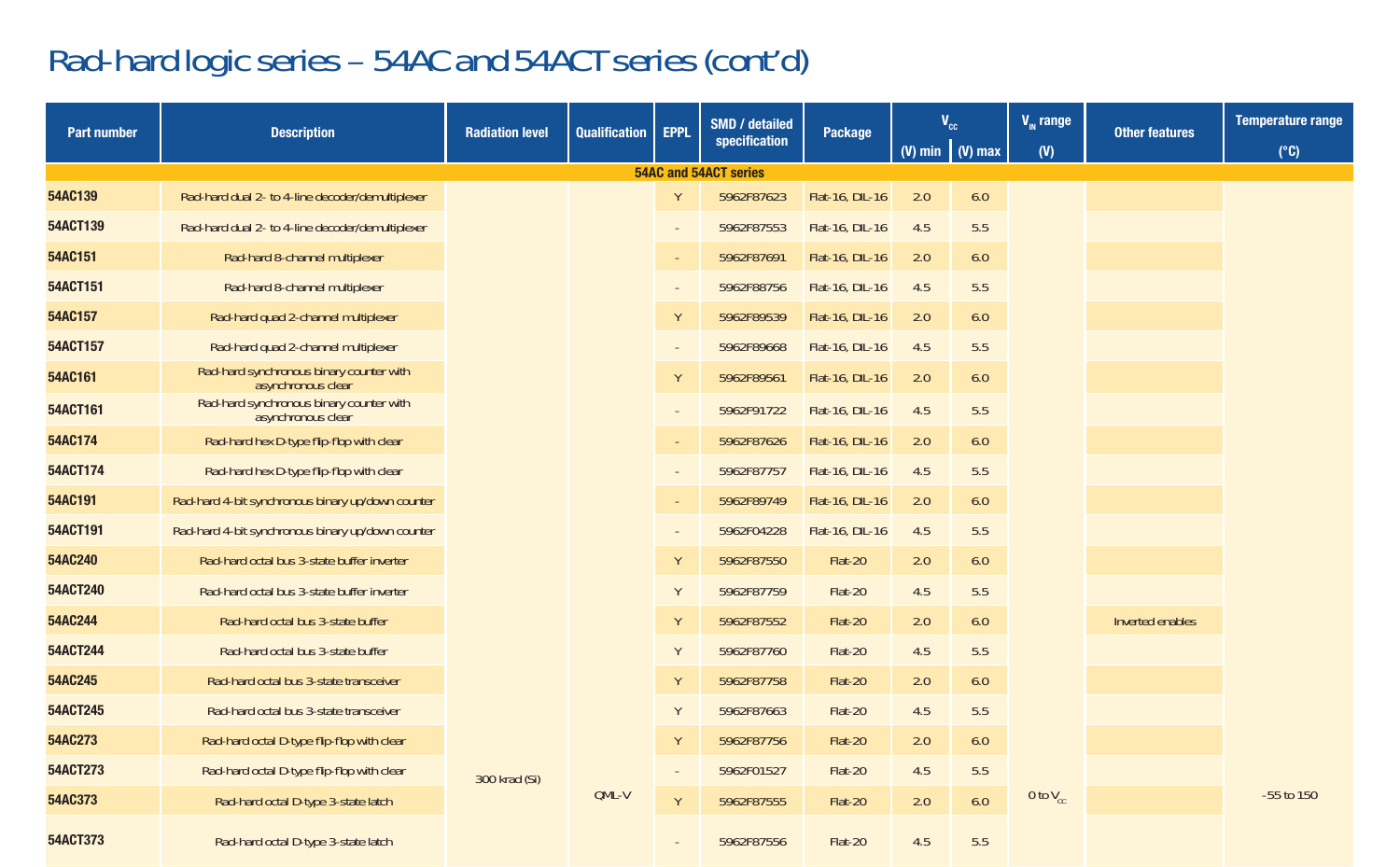| 54AC374      | Rad-hard octal D-type 3-state flip-flop                       |               | γ      | 5962F87694 | Flat-20 | 2.0 | 6.0 |
|--------------|---------------------------------------------------------------|---------------|--------|------------|---------|-----|-----|
| 54ACT374     | Rad-hard octal D-type 3-state flip-flop                       |               |        | 5962F87631 | Flat-20 | 4.5 | 5.5 |
| 54AC521      | Rad-hard 8-bit comparator with enable                         |               | $\sim$ | 5962F87695 | Flat-20 | 2.0 | 6.0 |
| 54AC540      | Rad-hard octal 3-state buffer/line driver                     |               |        | 5962F90985 | Flat-20 | 2.0 | 6.0 |
| 54AC541      | Rad-hard octal bus 3-state buffer                             |               | Υ      | 5962F88706 | Flat-20 | 2.0 | 6.0 |
| 54ACT541     | Rad-hard octal bus 3-state buffer                             |               |        | 5962F89795 | Flat-20 | 4.5 | 5.5 |
| 54AC574      | Rad-hard octal D-type 3-state flip-flop                       |               | $\sim$ | 5962F96773 | Flat-20 | 2.0 | 6.0 |
| 54ACT574     | Rad-hard octal D-type 3-state flip-flop                       |               | Y      | 5962F89601 | Flat-20 | 4.5 | 5.5 |
| 54AC2525 (*) | Rad-hard 1-to-8 skew clock driver                             |               | $\sim$ | 5962F92174 | Flat-48 | 2.0 | 6.0 |
| 54AC16244    | Rad-hard 16-bit bus non-inverting transceiver                 |               |        | 5962F04210 | Flat-48 | 2.0 | 6.0 |
| 54ACT16244   | Rad-hard 16-bit bus non-inverting transceiver                 |               | $\sim$ | 5962F92022 | Flat-48 | 4.5 | 5.5 |
| 54AC16245    | Rad-hard 16-bit bus transceiver 3-state inverting             |               |        | 5962F04211 | Flat-48 | 2.0 | 6.0 |
| 54ACT16245   | Rad-hard 16-bit 3-state buffer transceiver                    |               | $\sim$ | 5962F92023 | Flat-48 | 4.5 | 5.5 |
| 54AC16373    | Rad-hard 16 D-type 3-state latch                              |               |        | 5962F04212 | Flat-48 | 2.0 | 6.0 |
| 54ACT16373   | Rad-hard 16-bit 3-state D-type latch                          |               | $\sim$ | 5962F92024 | Flat-48 | 4.5 | 5.5 |
| 54AC16374    | Rad-hard 16 D-type 3-state flip-flop                          |               |        | 5962F04213 | Flat-48 | 2.0 | 6.0 |
| 54ACT16374   | Rad-hard 16-bit 3-state D-type flip-flop                      |               |        | 5962F92025 | Flat-48 | 4.5 | 5.5 |
| 54AC164245   | Rad-hard 16-bit 3 to 5 V level shifter<br>3-state transceiver | 100 krad (Si) |        | 5962R98580 | Flat-48 | 2.3 | 6.0 |

Notes:<br>(\*) Not yet qualified by agency at the date of printing<br>Contact ST sales office for information about the specific conditions for other 54AC or 54ACT part numbers, products in die form and QML-Q versions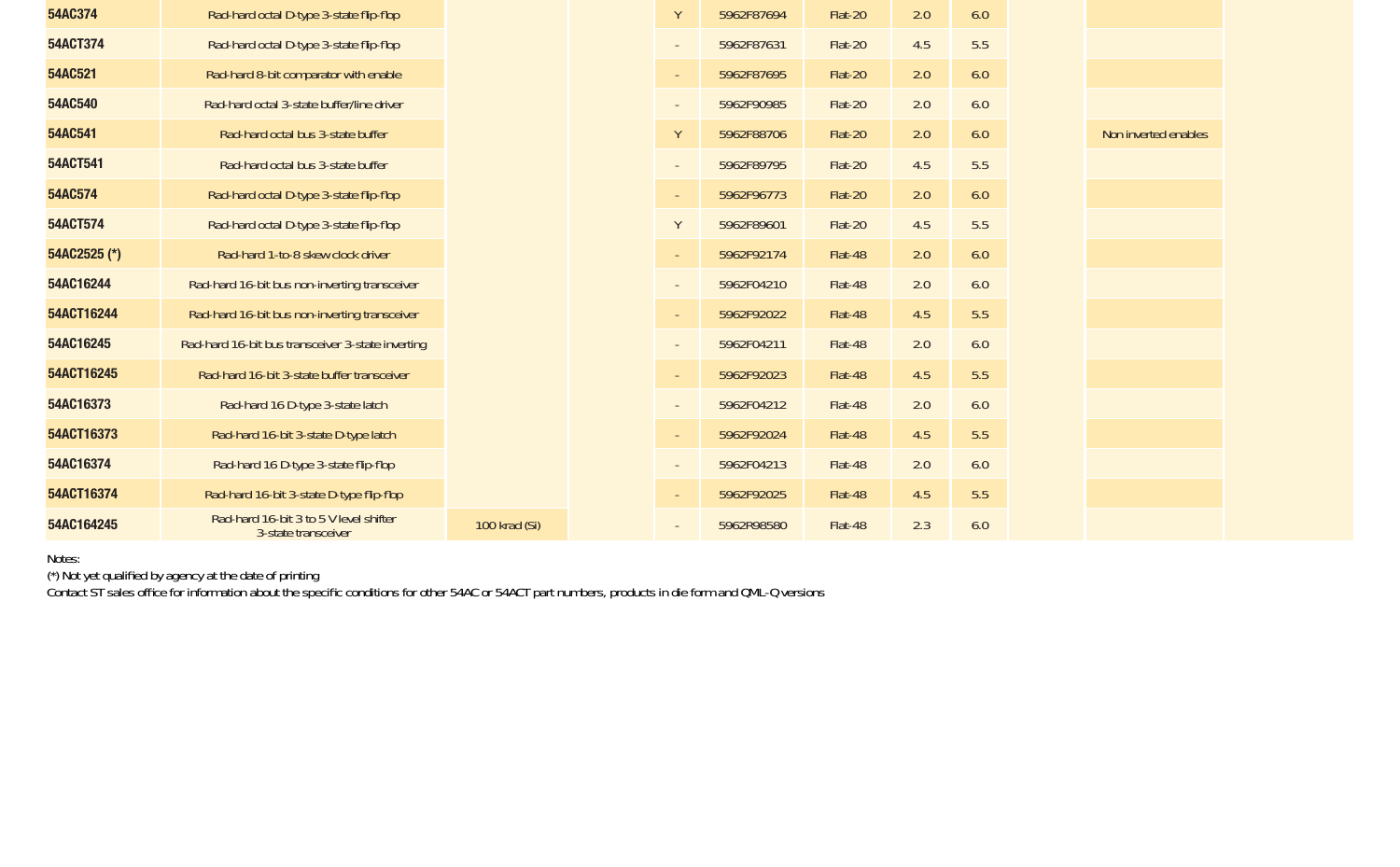# Rad-hard logic series – 54HC and 54HCT series

| Part number     | <b>Description</b>                                     | <b>Radiation level</b> | Qualification | <b>ESCC</b><br><b>EPPL</b> |                       | Package         |     | $V_{cc}$               | $V_{\text{in}}$ range | <b>Other features</b>            | <b>Temperature range</b> |
|-----------------|--------------------------------------------------------|------------------------|---------------|----------------------------|-----------------------|-----------------|-----|------------------------|-----------------------|----------------------------------|--------------------------|
|                 |                                                        |                        |               |                            | specification         |                 |     | (V) min $\mid$ (V) max | (V)                   |                                  | $(^{\circ}C)$            |
|                 |                                                        |                        |               |                            | 54HC and 54HCT series |                 |     |                        |                       |                                  |                          |
| <b>M54HC00</b>  | Quad 2-input NAND gate                                 |                        |               | Y                          | 9201/105              | Flat-14, DIL-14 | 2.0 | 6.0                    |                       |                                  |                          |
| <b>M54HC02</b>  | Quad 2-input NOR gate                                  |                        |               | Y                          | 9201/113              | Flat-14, DIL-14 | 2.0 | 6.0                    |                       |                                  |                          |
| <b>M54HC03</b>  | Quad 2-input NAND open drain                           |                        |               | Y                          | 9201/114              | Flat-14, DIL-14 | 2.0 | 6.0                    |                       |                                  |                          |
| <b>M54HC04</b>  | Hex inverter                                           |                        |               | Y                          | 9401/033              | Flat-14, DIL-14 | 2.0 | 6.0                    |                       |                                  |                          |
| M54HCU04        | Single-stage hex inverter                              |                        |               | $\sim$                     | 9401/055              | Flat-14, DIL-14 | 4.5 | 5.5                    |                       | Unbuffered output                |                          |
| <b>M54HC08</b>  | Quad 2-input AND gate                                  |                        |               | Υ                          | 9201/106              | Flat-14, DIL-14 | 2.0 | 6.0                    |                       |                                  |                          |
| <b>M54HC10</b>  | Triple 3-input NAND gate                               |                        |               | Υ                          | 9201/107              | Flat-14, DIL-14 | 2.0 | 6.0                    |                       |                                  |                          |
| <b>M54HC11</b>  | Triple 3-input AND gate                                |                        |               | Υ                          | 9201/117              | Flat-14, DIL-14 | 2.0 | 6.0                    |                       |                                  |                          |
| <b>M54HC14</b>  | <b>Hex Schmitt inverter</b>                            |                        |               | Y                          | 9409/007              | Flat-14, DIL-14 | 2.0 | 6.0                    |                       |                                  |                          |
| <b>M54HC20</b>  | Dual 4-input NAND gate                                 |                        |               | Υ                          | 9201/118              | Flat-14, DIL-14 | 2.0 | 6.0                    |                       |                                  |                          |
| <b>M54HC21</b>  | Dual 4-input AND gate                                  |                        |               | Y                          | 9201/108              | Flat-14, DIL-14 | 2.0 | 6.0                    |                       |                                  |                          |
| <b>M54HC27</b>  | Triple 3-input NOR gate                                |                        |               | Y                          | 9201/109              | Flat-14, DIL-14 | 2.0 | 6.0                    |                       |                                  |                          |
| <b>M54HC30</b>  | 8-input NAND gate                                      |                        |               | $\sim$                     | 9201/110              | Flat-14, DIL-14 | 2.0 | 6.0                    |                       |                                  |                          |
| <b>M54HC32</b>  | Quad 2-input OR gate                                   |                        |               | Y                          | 9201/111              | Flat-14, DIL-14 | 2.0 | 6.0                    |                       |                                  |                          |
| <b>M54HC73</b>  | Dual J-K flip-flop with clear                          |                        |               | $\sim$                     | 9203/071              | Flat-14, DIL-14 | 2.0 | 6.0                    |                       | Negative-edge                    |                          |
| <b>M54HC74</b>  | Dual D-type flip-flop with preset and clear            |                        |               | Υ                          | 9203/050              | Flat-14, DIL-14 | 2.0 | 6.0                    |                       | Positive-edge                    |                          |
| <b>M54HCT74</b> | Dual D-type flip-flop with preset and clear            |                        |               | Y                          | 9203/070              | Flat-14, DIL-14 | 4.5 | 5.5                    |                       | Positive-edge<br>TTL ccompatible |                          |
| <b>M54HC75</b>  | 4-bit D-type latch                                     |                        |               | $\sim$                     | 9203/065              | Flat-16, DIL-16 | 2.0 | 6.0                    |                       |                                  |                          |
| <b>M54HC85</b>  | 4-bit magnitude comparator                             |                        |               | Y                          | 9209/004              | Flat-16, DIL-16 | 2.0 | 6.0                    |                       |                                  |                          |
| <b>M54HC86</b>  | Quad exclusive OR gate                                 |                        |               | Y                          | 9201/119              | Flat-14, DIL-14 | 2.0 | 6.0                    |                       | pinout 1                         |                          |
| M54HC109        | Dual J-K flip-flop with preset and clear               |                        |               | Y                          | 9306/048              | Flat-16, DIL-16 | 2.0 | 6.0                    |                       | Positive-edge                    |                          |
| M54HC123        | Dual retriggerable monostable multivibrator with clear |                        |               |                            | 9207/006              | Flat-16, DIL-16 | 2.0 | 6.0                    |                       |                                  |                          |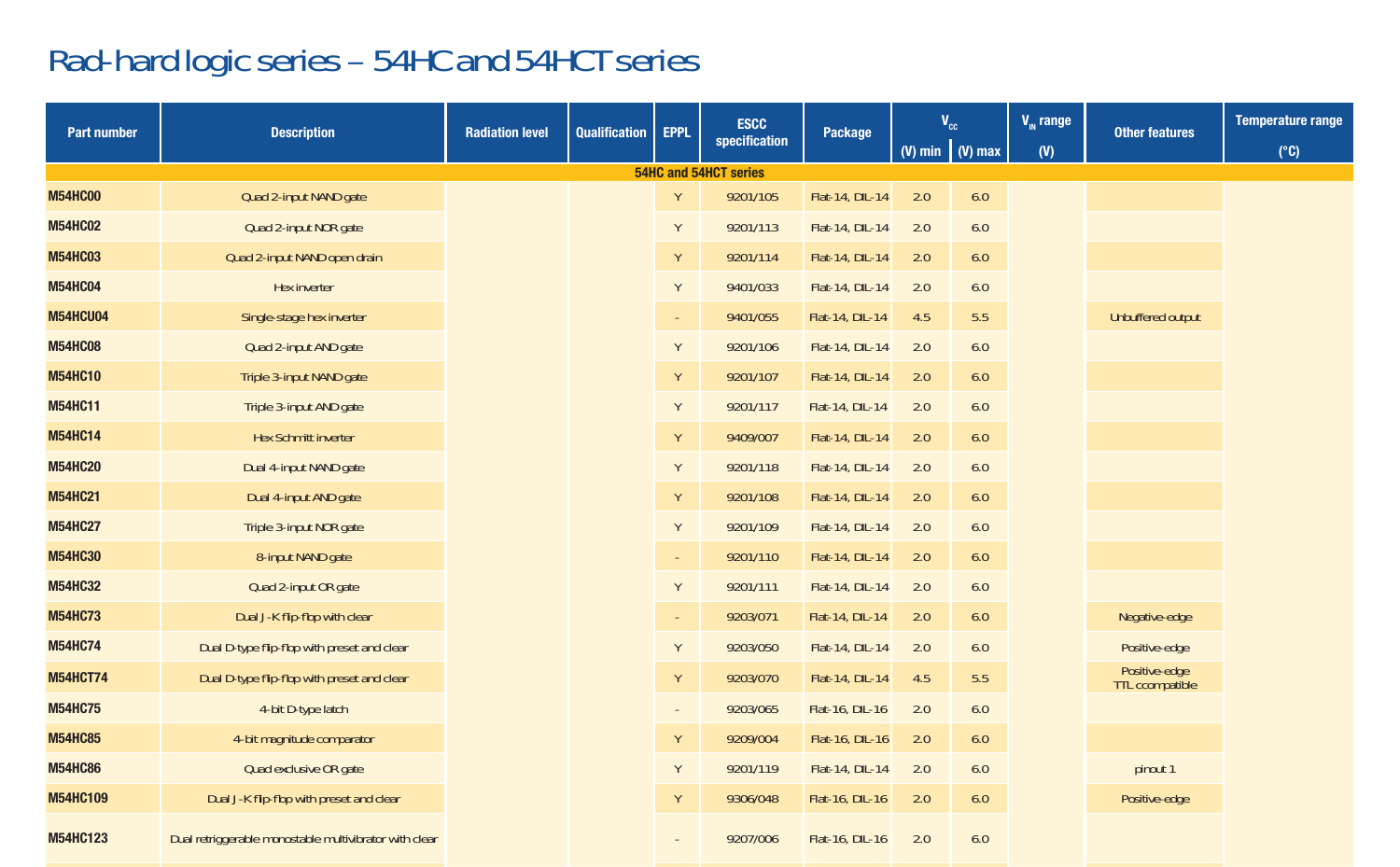| M54HC125 | Quad bus 3-state buffer                     |              |             | Y      | 9401/039 | Flat-14         | 2.0 | 6.0 |               | Inverted enables                               |            |
|----------|---------------------------------------------|--------------|-------------|--------|----------|-----------------|-----|-----|---------------|------------------------------------------------|------------|
| M54HC132 | Quad 2-input Schmitt NAND gate              | 50 krad (Si) | <b>ESCC</b> | Y      | 9201/120 | Flat-14, DIL-14 | 2.0 | 6.0 | 0 to $V_{cr}$ |                                                | -55 to 125 |
| M54HC137 | 3- to 8-line decoder latch inverter         |              |             | $\sim$ | 9205/013 | Flat-16, DIL-16 | 2.0 | 6.0 |               |                                                |            |
| M54HC138 | 3- to 8-line decoder inverter               |              |             | Y      | 9408/046 | Flat-16, DIL-16 | 2.0 | 6.0 |               |                                                |            |
| M54HC139 | Dual 2- to 4-line decoder/demultiplexer     |              |             | Y      | 9205/017 | Flat-16, DIL-16 | 2.0 | 6.0 |               |                                                |            |
| M54HC148 | 8- to 3-line priority encoder               |              |             | $\sim$ | 9410/017 | Flat-16, DIL-16 | 2.0 | 6.0 |               |                                                |            |
| M54HC151 | 8-channel multiplexer                       |              |             | Y      | 9408/054 | Flat-16, DIL-16 | 2.0 | 6.0 |               |                                                |            |
| M54HC153 | Dual 4-channel multiplexer                  |              |             | $\sim$ | 9408/038 | Flat-16, DIL-16 | 2.0 | 6.0 |               |                                                |            |
| M54HC154 | 4- to 16-line decoder/demultiplexer         |              |             | Y      | 9205/023 | Flat-24, DIL-24 | 2.0 | 6.0 |               |                                                |            |
| M54HC157 | Quad 2-channel multiplexer                  |              |             | Y      | 9408/057 | Flat-16, DIL-16 | 2.0 | 6.0 |               |                                                |            |
| M54HC158 | Quad 2-channel multiplexer inverter         |              |             | Y      | 9408/059 | Flat-16, DIL-16 | 2.0 | 6.0 |               |                                                |            |
| M54HC160 | Synchronous decade counter with async clear |              |             | $\sim$ | 9205/062 | $DIL-16$        | 2.0 | 6.0 |               |                                                |            |
| M54HC161 | Synchronous binary counter with async clear |              |             | Y      | 9204/059 | Flat-16, DIL-16 | 2.0 | 6.0 |               |                                                |            |
| M54HC163 | Synchronous binary counter with sync clear  |              |             | Y      | 9204/073 | Flat-16, DIL-16 | 2.0 | 6.0 |               |                                                |            |
| M54HC164 | 8-bit SIPO shift register                   |              |             | Y      | 9306/041 | Flat-14, DIL-14 | 2.0 | 6.0 |               |                                                |            |
| M54HC165 | 8-bit PISO shift register                   |              |             | Y      | 9306/042 | Flat-16, DIL-16 | 2.0 | 6.0 |               |                                                |            |
| M54HC166 | 8-bit PISO shift register with clear        |              |             | Y      | 9306/043 | Flat-16, DIL-16 | 2.0 | 6.0 |               |                                                |            |
| M54HC174 | Hex D-type flip-flop with clear             |              |             | Y      | 9306/052 | Flat-16, DIL-16 | 2.0 | 6.0 |               |                                                |            |
| M54HC175 | Quad D-type flip-flop with clear            |              |             | Y      | 9203/052 | Flat-16, DIL-16 | 2.0 | 6.0 |               |                                                |            |
| M54HC191 | 4-bit synchronous binary up/down counter    |              |             | Y      | 9204/066 | Flat-16, DIL-16 | 2.0 | 6.0 |               |                                                |            |
| M54HC193 | Synchronous up/down binary counter          |              |             | Y      | 9204/065 | Flat-16, DIL-16 | 2.0 | 6.0 |               |                                                |            |
| M54HC194 | 4-bit PIPO shift register                   |              |             | $\sim$ | 9306/047 | Flat-16, DIL-16 | 2.0 | 6.0 |               | 4 shift modes                                  |            |
| M54HC237 | 3- to 8-line decoder latch                  |              |             | Y      | 9205/021 | Flat-16, DIL-16 | 2.0 | 6.0 |               |                                                |            |
| M54HC238 | 3- to 8-line decoder                        |              |             | Y      | 9205/016 | Flat-16, DIL-16 | 2.0 | 6.0 |               |                                                |            |
| M54HC240 | Octal bus 3-state buffer inverter           |              |             | Y      | 9401/034 | Flat-20, DIL-20 | 2.0 | 6.0 |               | Independent enables -<br><b>TTL</b> compatible |            |

Notes: Contact ST sales office for information about the specific conditions for other 54HC or 54HCT part numbers, products in die form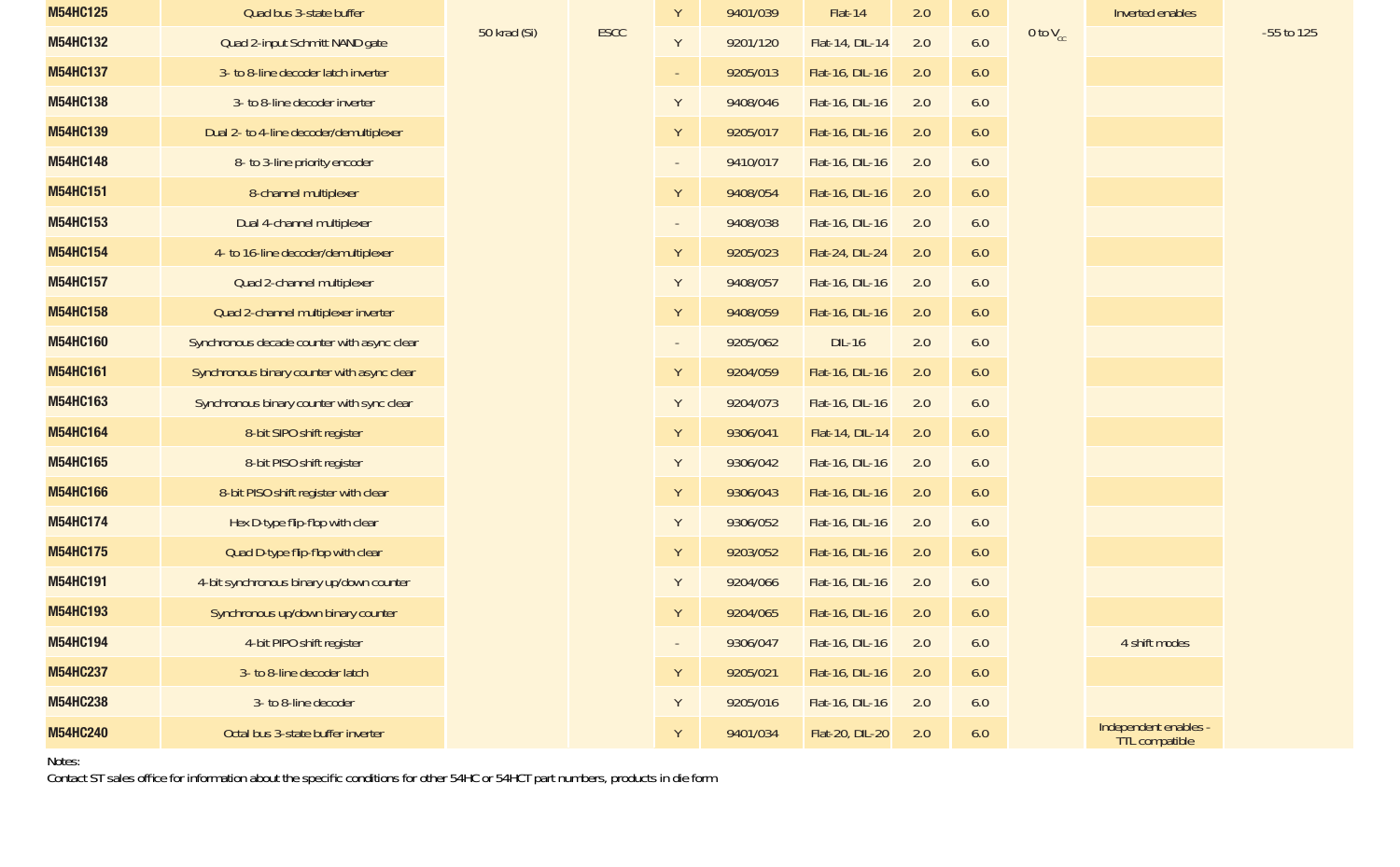## Rad-hard logic series – 54HC and 54HCT series (cont'd)

| <b>Part number</b> | <b>Description</b>                 | <b>Radiation level</b> | <b>Qualification</b> | <b>EPPL</b> | <b>ESCC</b>           | Package         | V <sub>cc</sub> |                        | $V_{\text{m}}$ range | <b>Other features</b>              | <b>Temperature range</b> |
|--------------------|------------------------------------|------------------------|----------------------|-------------|-----------------------|-----------------|-----------------|------------------------|----------------------|------------------------------------|--------------------------|
|                    |                                    |                        |                      |             | specification         |                 |                 | (V) min $\mid$ (V) max | (0)                  |                                    | $(^{\circ}C)$            |
|                    |                                    |                        |                      |             | 54HC and 54HCT series |                 |                 |                        |                      |                                    |                          |
| <b>M54HCT240</b>   | Octal bus 3-state buffer inverter  |                        |                      | Y           | 9401/045              | Flat-20, DIL-20 | 4.5             | 5.5                    |                      |                                    |                          |
| M54HC241           | Octal bus 3-state buffer           |                        |                      | $\sim$      | 9401/035              | Flat-20, DIL-20 | 2.0             | 6.0                    |                      | Complementary enables              |                          |
| <b>M54HC244</b>    | Octal bus 3-state buffer           |                        |                      | Y           | 9401/048              | Flat-20, DIL-20 | 2.0             | 6.0                    |                      | Inverted enables                   |                          |
| <b>M54HCT244</b>   | Octal bus 3-state buffer           |                        |                      | Y           | 9402/009              | Flat-20, DIL-20 | 4.5             | 5.5                    |                      | Inverted enables<br>TTL compatible |                          |
| M54HC245           | Octal bus 3-state transceiver      |                        |                      | Y           | 9405/013              | Flat-20, DIL-20 | 2.0             | 6.0                    |                      |                                    |                          |
| <b>M54HCT245</b>   | Octal bus 3-state transceiver      |                        |                      | Y           | 9405/014              | Flat-20, DIL-20 | 4.5             | 5.5                    |                      | TTL compatible                     |                          |
| M54HC251           | 8-channel 3-state multiplexer      |                        |                      | $\sim$      | 9408/048              | Flat-16, DIL-16 | 2.0             | 6.0                    |                      |                                    |                          |
| M54HC253           | Dual 4-channel 3-state multiplexer |                        |                      | $\sim$      | 9408/058              | Flat-16, DIL-16 | 2.0             | 6.0                    |                      |                                    |                          |
| M54HC257           | Quad 2-channel 3-state multiplexer |                        |                      | Y           | 9408/047              | Flat-16         | 2.0             | 6.0                    |                      |                                    |                          |
| M54HC259           | 8-bit adressable latch             |                        |                      | $\sim$      | 9203/073              | Flat-16, DIL-16 | 2.0             | 6.0                    |                      |                                    |                          |
| <b>M54HC273</b>    | Octal D-type flip-flop with clear  |                        |                      | Y           | 9203/053              | Flat-20, DIL-20 | 2.0             | 6.0                    |                      |                                    |                          |
| M54HC283           | 4-bit binary full adder            |                        |                      | Y           | 9202/075              | Flat-16, DIL-16 | 2.0             | 6.0                    |                      |                                    |                          |
| M54HC365           | Hex bus 3-state buffer             |                        |                      | $\sim$      | 9401/052              | Flat-16, DIL-16 | 2.0             | 6.0                    |                      |                                    |                          |
| <b>M54HC367</b>    | Hex bus 3-state buffer             |                        |                      | $\sim$      | 9401/044              | Flat-16, DIL-16 | 2.0             | 6.0                    |                      | Independent enables                |                          |
| <b>M54HC373</b>    | Octal D-type 3-state latch         |                        |                      | Y           | 9203/059              | Flat-20, DIL-20 | 2.0             | 6.0                    |                      |                                    |                          |
| <b>M54HCT373</b>   | Octal D-type 3-state latch         |                        |                      | Y           | 9203/064              | Flat-20, DIL-20 | 4.5             | 5.5                    |                      | TTL compatible                     |                          |
| M54HC374           | Octal D-type 3-state flip-flop     |                        |                      | Y           | 9203/060              | Flat-20, DIL-20 | 2.0             | 6.0                    |                      |                                    |                          |
| <b>M54HCT374</b>   | Octal D-type 3-state flip-flop     |                        |                      | Y           | 9203/066              | Flat-20, DIL-20 | 4.5             | 5.5                    |                      | TTL compatible                     |                          |
| M54HC390           | Dual decade counter                |                        |                      | $\sim$      | 9204/078              | Flat-16, DIL-16 | 2.0             | 6.0                    |                      |                                    |                          |
| M54HC393           | Dual binary counter                |                        |                      | $\sim$      | 9204/074              | Flat-14, DIL-14 | 2.0             | 6.0                    |                      |                                    |                          |
| M54HC540           | Octal bus 3-state buffer inverter  |                        |                      | Y           | 9401/049              | Flat-20, DIL-20 | 2.0             | 6.0                    |                      |                                    |                          |
| <b>M54HC541</b>    | Octal bus 3-state buffer           | 50 krad (Si)           | <b>ESCC</b>          | Y           | 9401/047              | Flat-20, DIL-20 | 2.0             | 6.0                    | 0 to $V_{cc}$        | Non-inverted enables               | -55 to 125               |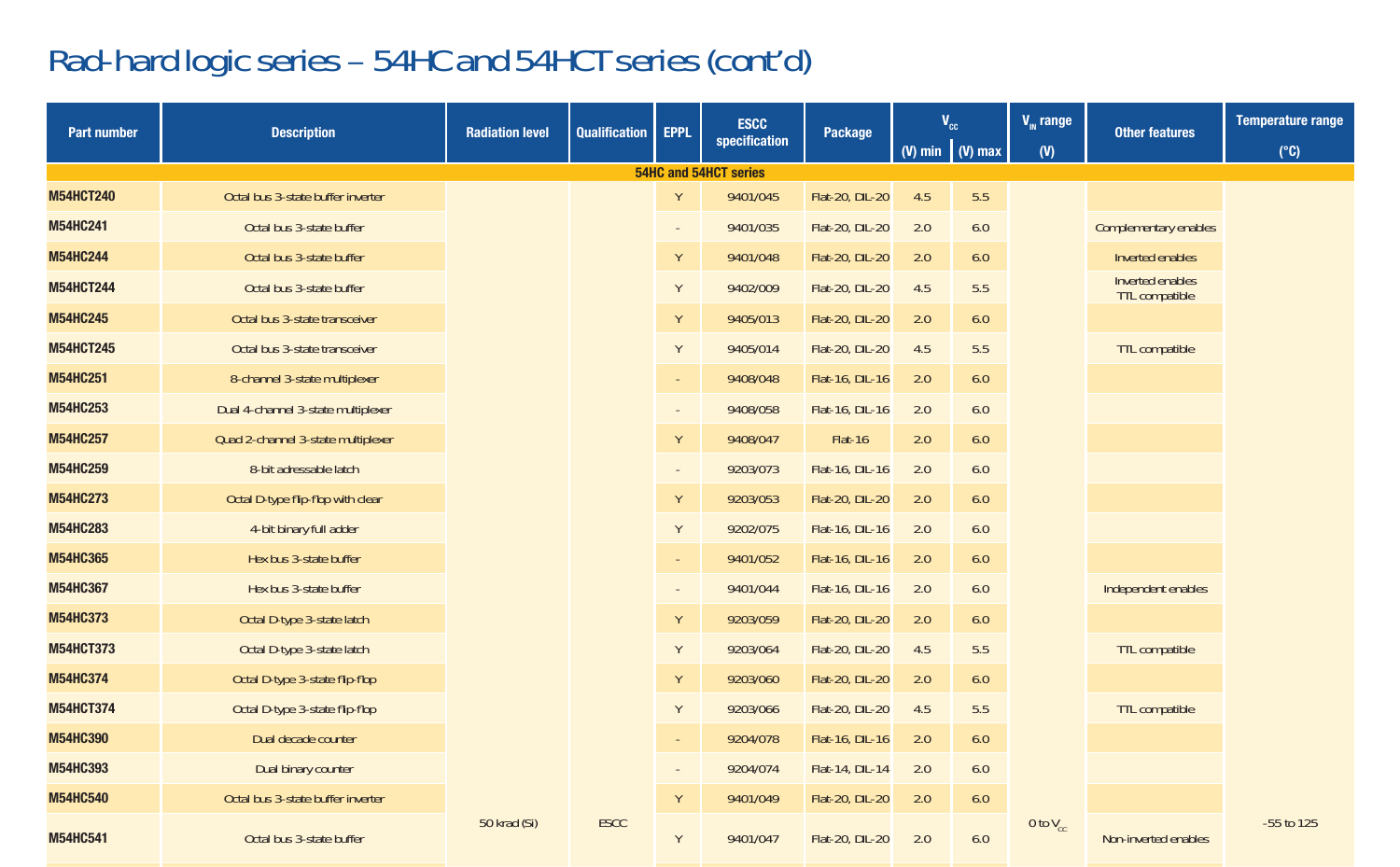| M54HC573        | Octal D-type 3-state latch                |  | Y                        | 9202/072 | Flat-20, DIL-20 | 2.0 | 6.0 |
|-----------------|-------------------------------------------|--|--------------------------|----------|-----------------|-----|-----|
| M54HC574        | Octal D-type 3-state flip-flop            |  | Y                        | 9203/054 | Flat-20, DIL-20 | 2.0 | 6.0 |
| M54HC590        | 8-bit binary 3-state counter register     |  | Y                        | 9204/071 | Flat-16, DIL-16 | 2.0 | 6.0 |
| M54HC595        | 8-bit shift register 3-state output latch |  | Y                        | 9306/051 | Flat-16, DIL-16 | 2.0 | 6.0 |
| M54HC597        | 8-bit latch/shift register                |  | Υ                        | 9306/054 | Flat-16, DIL-16 | 2.0 | 6.0 |
| <b>M54HC688</b> | 8-bit equality comparator                 |  | Y                        | 9209/005 | Flat-20, DIL-20 | 2.0 | 6.0 |
| M54HC4002       | Dual 4-input NOR gate                     |  | $\sim$                   | 9201/130 | Flat-14, DIL-14 | 2.0 | 6.0 |
| M54HC4020       | 14-stage binary counter                   |  | $\overline{\phantom{a}}$ | 9204/070 | Flat-16, DIL-16 | 2.0 | 6.0 |
| M54HC4040       | 12-stage binary counter                   |  | Υ                        | 9204/069 | Flat-16, DIL-16 | 2.0 | 6.0 |
| M54HC4049       | Hex buffer/converter (inverter)           |  | Y                        | 9401/037 | Flat-16, DIL-16 | 2.0 | 6.0 |
| M54HC4050       | Hex buffer/converter                      |  | Υ                        | 9401/038 | Flat-16, DIL-16 | 2.0 | 6.0 |
| M54HC4051       | Single 8-channel analog mux/demux         |  | $\overline{\phantom{a}}$ | 9408/064 | Flat-16, DIL-16 | 2.0 | 6.0 |
| M54HC4053       | Triple 2-channel analog mux/demux         |  | $\overline{\phantom{a}}$ | 9408/065 | Flat-16, DIL-16 | 2.0 | 6.0 |
| M54HC4060       | 14-stage binary counter/oscillator        |  | $\overline{\phantom{a}}$ | 9204/076 | Flat-16, DIL-16 | 2.0 | 6.0 |
| M54HC4066       | Quad bilateral switch                     |  | $\overline{\phantom{a}}$ | 9408/052 | Flat-14, DIL-14 | 2.0 | 6.0 |
| M54HC4072       | Dual 4-input OR gate                      |  | $\blacksquare$           | 9201/124 | Flat-14, DIL-14 | 2.0 | 6.0 |
| M54HC4075       | Triple 3-input OR gate                    |  | $\overline{\phantom{a}}$ | 9201/129 | Flat-14, DIL-14 | 2.0 | 6.0 |
| M54HC4078       | 8-input NOR/OR gate                       |  | $\overline{\phantom{a}}$ | 9201/123 | Flat-14, DIL-14 | 2.0 | 6.0 |
| M54HC4094       | 8-bit SIPO 3-state shift register         |  | $\overline{\phantom{a}}$ | 9306/050 | Flat-16, DIL-16 | 2.0 | 6.0 |
| M54HC4514       | 4- to 16-line decoder latch               |  |                          | 9205/019 | Flat-24, DIL-24 | 2.0 | 6.0 |

Notes:

Contact ST sales office for information about the specific conditions for other 54HC or 54HCT part numbers, products in die form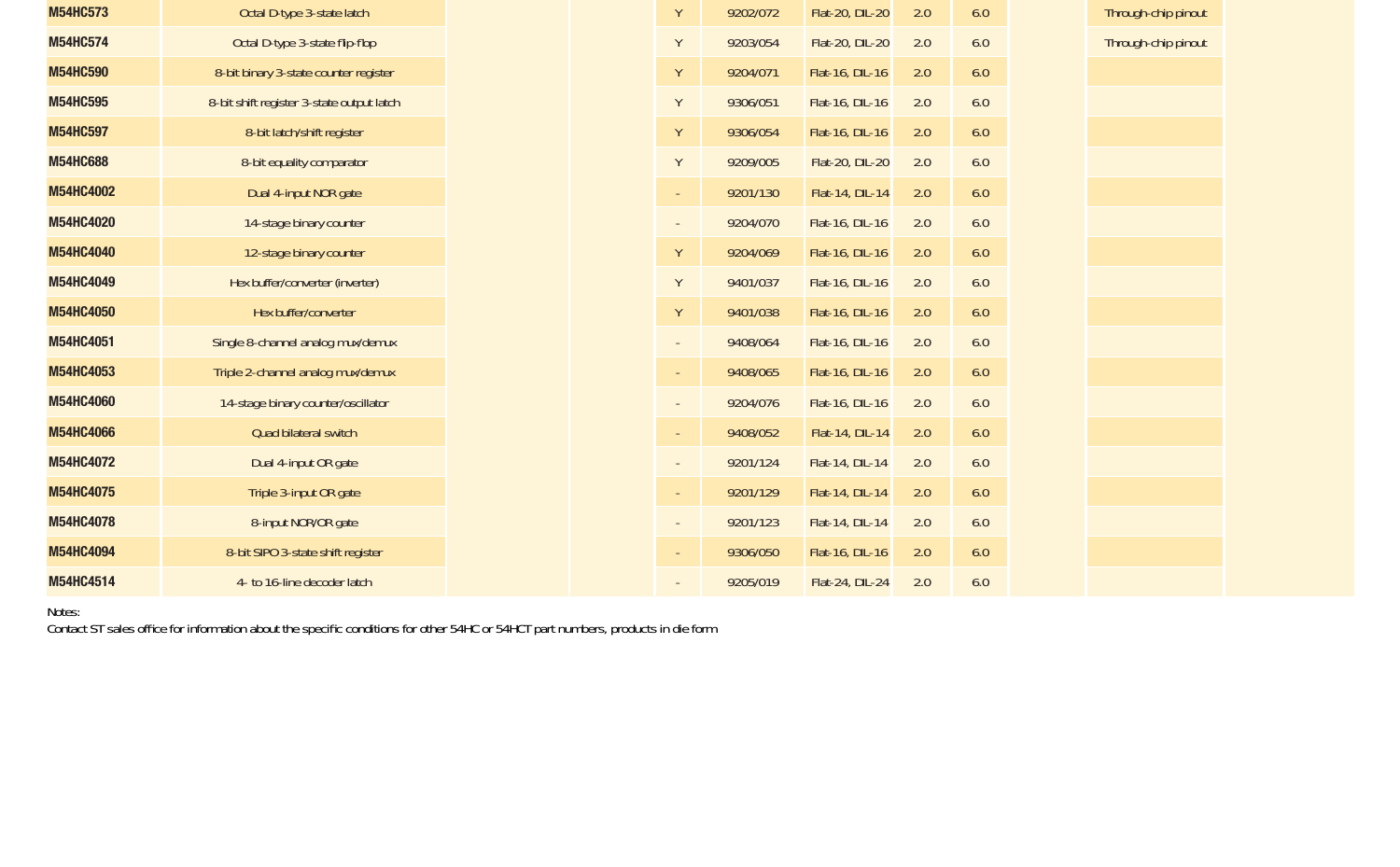# Rad-hard logic series – CMOS4000 series

| <b>Part number</b> | <b>Description</b>                        | <b>Radiation level</b> | <b>Qualification</b>   | <b>EPPL</b> | <b>ESCC</b>   | Package         | $\mathbf{V}_{\mathrm{cc}}$ |  | $V_{\text{m}}$ range | <b>Temperature range</b> |
|--------------------|-------------------------------------------|------------------------|------------------------|-------------|---------------|-----------------|----------------------------|--|----------------------|--------------------------|
|                    |                                           |                        |                        |             | specification |                 | (V) min $\big $ (V) max    |  | (V)                  | $(^{\circ}C)$            |
|                    |                                           |                        | <b>CMOS4000 series</b> |             |               |                 |                            |  |                      |                          |
| <b>HCC4001B</b>    | Quad 2-input NOR gate                     |                        |                        | Y           | 9201/041      | Flat-14, DIL-14 |                            |  |                      |                          |
| <b>HCC4002B</b>    | Dual 4-input NOR gate                     |                        |                        |             | 9201/042      | Flat-14, DIL-14 |                            |  |                      |                          |
| <b>HCC4008B</b>    | 4-Bit full adder                          |                        |                        |             | 9202/039      | Flat-16, DIL-16 |                            |  |                      |                          |
| <b>HCC4011B</b>    | Quad 2-input NAND gate                    |                        |                        | Y           | 9201/043      | Flat-14, DIL-14 |                            |  |                      |                          |
| <b>HCC4012B</b>    | Dual 4-input NAND gate                    |                        |                        |             | 9201/044      | Flat-14, DIL-14 |                            |  |                      |                          |
| <b>HCC4013B</b>    | Dual D flip-flop                          |                        |                        | Y           | 9203/023      | Flat-14, DIL-14 |                            |  |                      |                          |
| <b>HCC4014B</b>    | 8-stage static synchronous shift register |                        |                        | Y           | 9306/014      | Flat-16, DIL-16 |                            |  |                      |                          |
| <b>HCC4015B</b>    | Dual 4-stage static shift register        |                        |                        | Y           | 9306/015      | Flat-16, DIL-16 |                            |  |                      |                          |
| <b>HCC4016B</b>    | Quad bilateral switch                     |                        |                        |             | 9202/050      | Flat-14, DIL-14 |                            |  |                      |                          |
| <b>HCC4017B</b>    | decade counter/divider                    |                        |                        | Y           | 9204/020      | Flat-16, DIL-16 |                            |  |                      |                          |
| <b>HCC4018B</b>    | Presettable divide-by-n counter           |                        |                        |             | 9204/021      | Flat-16, DIL-16 |                            |  |                      |                          |
| <b>HCC4019B</b>    | Quad AND/OR select gate                   |                        |                        | Y           | 9202/051      | Flat-16, DIL-16 |                            |  |                      |                          |
| <b>HCC4020B</b>    | 14-stage binary/ripple counter            |                        |                        | Υ           | 9204/022      | Flat-16, DIL-16 |                            |  |                      |                          |
| <b>HCC4021B</b>    | 8-stage static shift register             |                        |                        | Y           | 9306/016      | Flat-16, DIL-16 |                            |  |                      |                          |
| <b>HCC4022B</b>    | Divide-by-8 counter/divider               |                        |                        |             | 9204/023      | Flat-16, DIL-16 |                            |  |                      |                          |
| <b>HCC4023B</b>    | Triple 3-input NAND gate                  |                        |                        | Y           | 9201/045      | Flat-14, DIL-14 |                            |  |                      |                          |
| <b>HCC4024B</b>    | 7-stage binary/ripple counter             |                        |                        | Υ           | 9204/024      | Flat-14, DIL-14 |                            |  |                      |                          |
| <b>HCC4025B</b>    | Triple 3-input NOR gate                   |                        |                        |             | 9201/046      | Flat-14, DIL-14 |                            |  |                      |                          |
| <b>HCC4027B</b>    | Dual J-K master-slave flip-flop           |                        |                        | Y           | 9203/022      | Flat-16, DIL-16 |                            |  |                      |                          |
| <b>HCC4028B</b>    | BCD-to-decimal decoder                    |                        |                        | Y           | 9205/010      | Flat-16, DIL-16 |                            |  |                      |                          |
| <b>HCC4029B</b>    | Presettable up/down counter               |                        |                        | Y           | 9204/025      | Flat-16, DIL-16 |                            |  |                      |                          |
| <b>HCC4030B</b>    | Quad exclusive OR gate                    |                        |                        | Y           | 9201/047      | Flat-14, DIL-14 |                            |  |                      |                          |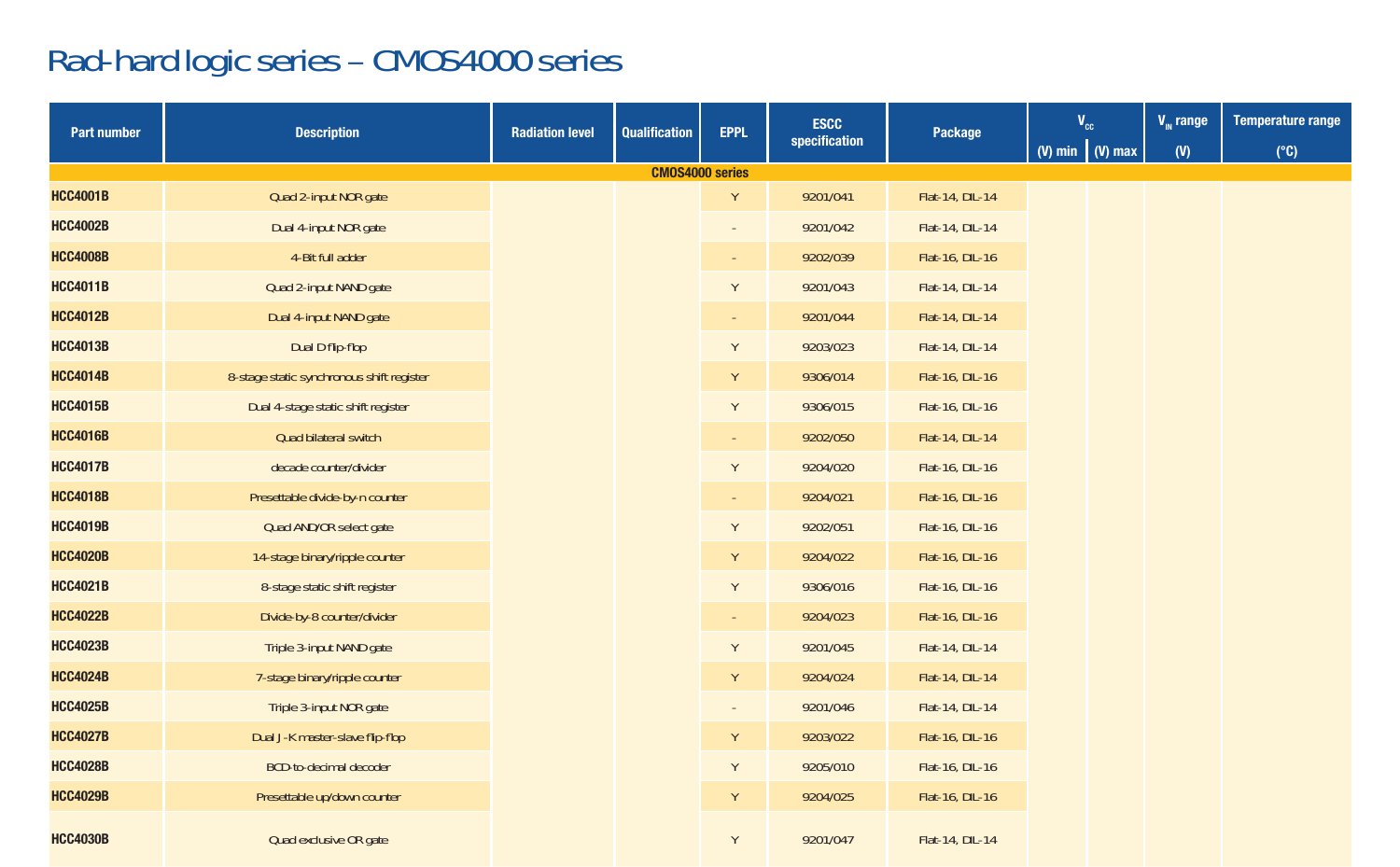| <b>HCC4034B</b>  | 8-stage static bidirectional bus register |               |             |   | 9306/025 | Flat-24, DIL-24 |     |      |               |            |
|------------------|-------------------------------------------|---------------|-------------|---|----------|-----------------|-----|------|---------------|------------|
| <b>HCC4035B</b>  | 4-stage parallel I/O shift register       | 100 krad (Si) | <b>ESCC</b> | Y | 9306/018 | Flat-16, DIL-16 | 3.0 | 20.0 | 0 to $V_{cc}$ | -55 to 125 |
| <b>HCC4040B</b>  | 12-stage binary/ripple counter            |               |             | Y | 9204/026 | Flat-16, DIL-16 |     |      |               |            |
| <b>HCC4041UB</b> | Quad true/complement buffer               |               |             |   | 9202/040 | Flat-14, DIL-14 |     |      |               |            |
| <b>HCC4042B</b>  | Quad clocked D latch                      |               |             |   | 9202/041 | Flat-16, DIL-16 |     |      |               |            |
| <b>HCC4043B</b>  | Quad 3-state NOR R/S latch                |               |             |   | 9202/042 | Flat-16, DIL-16 |     |      |               |            |
| <b>HCC4044B</b>  | Quad 3-state NAND R/S latch               |               |             |   | 9202/043 | Flat-16, DIL-16 |     |      |               |            |
| <b>HCC4046B</b>  | Micropower phase locker loop              |               |             |   | 9202/044 | Flat-16, DIL-16 |     |      |               |            |
| <b>HCC4047B</b>  | Monostable/astable multivibrator          |               |             | Y | 9207/003 | Flat-14, DIL-14 |     |      |               |            |
| <b>HCC4049UB</b> | Hex inverting buffer/converter            |               |             | Y | 9202/045 | Flat-16, DIL-16 |     |      |               |            |
| <b>HCC4050B</b>  | Hex non-inverting buffer/converter        |               |             | Y | 9202/046 | Flat-16, DIL-16 |     |      |               |            |
| <b>HCC4051B</b>  | Single 8-channel analog mux/demux         |               |             | Y | 9202/047 | Flat-16, DIL-16 |     |      |               |            |
| <b>HCC4052B</b>  | Different 4-channel analog mux/demux      |               |             |   | 9202/048 | Flat-16, DIL-16 |     |      |               |            |
| <b>HCC4053B</b>  | Triple 2-channel analog mux/demux         |               |             |   | 9202/049 | Flat-16, DIL-16 |     |      |               |            |
| <b>HCC4060B</b>  | 14-stage counter/divider AND oscillator   |               |             |   | 9204/052 | Flat-16, DIL-16 |     |      |               |            |
| <b>HCC4063B</b>  | 4-bit magnitude comparator                |               |             | Y | 9209/001 | Flat-16, DIL-16 |     |      |               |            |
| <b>HCC4066B</b>  | Quad bilateral switch                     |               |             | Y | 9408/005 | Flat-14, DIL-14 |     |      |               |            |
| <b>HCC4067B</b>  | Single 16-channel analog mux/demux        |               |             |   | 9408/009 | Flat-24, DIL-24 |     |      |               |            |
| <b>HCC4068B</b>  | 8-input NAND/AND gate                     |               |             |   | 9201/061 | Flat-14, DIL-14 |     |      |               |            |
| <b>HCC4069UB</b> | Hex inverter                              |               |             | Y | 9401/010 | Flat-14, DIL-14 |     |      |               |            |
| <b>HCC4070B</b>  | Quad exclusive OR gate                    |               |             |   | 9201/048 | Flat-14, DIL-14 |     |      |               |            |
| <b>HCC4071B</b>  | Quad 2-input OR gate                      |               |             | Y | 9201/063 | Flat-14, DIL-14 |     |      |               |            |
| HCC4072B         | Dual 4-input OR gate                      |               |             |   | 9201/082 | Flat-14, DIL-14 |     |      |               |            |
| <b>HCC4073B</b>  | Triple 3-input AND gate                   |               |             | Y | 9201/064 | Flat-14, DIL-14 |     |      |               |            |
| <b>HCC4075B</b>  | Triple 3-input OR gate                    |               |             |   | 9201/065 | Flat-14, DIL-14 |     |      |               |            |

Notes:

Contact ST sales office for information about the specific conditions for other HCC4xxx part numbers and for products in die form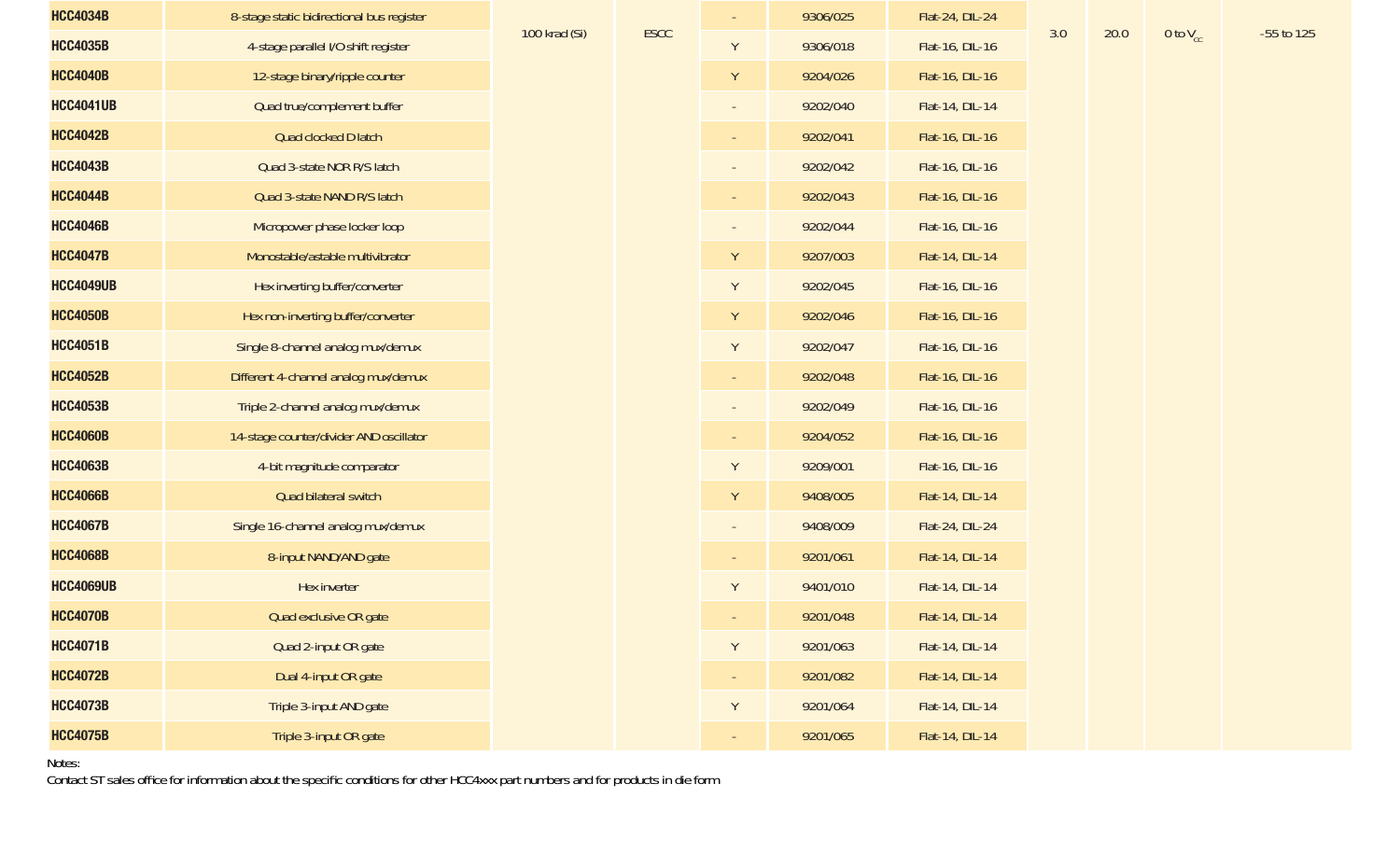# Rad-hard logic series – CMOS4000 series (cont'd)

| <b>Part number</b> | <b>Description</b>                                 | <b>Radiation level</b> | <b>Qualification</b>   | <b>EPPL</b> | <b>ESCC</b>     | Package         | $\mathbf{V}_{\mathrm{cc}}$ |          | $V_{\text{m}}$ range | <b>Temperature range</b> |  |  |  |
|--------------------|----------------------------------------------------|------------------------|------------------------|-------------|-----------------|-----------------|----------------------------|----------|----------------------|--------------------------|--|--|--|
|                    |                                                    |                        |                        |             | specification   |                 | (V) min $\sqrt{(V)}$ max   |          | $(V)$                | $(^{\circ}C)$            |  |  |  |
|                    |                                                    |                        | <b>CMOS4000 series</b> |             |                 |                 |                            |          |                      |                          |  |  |  |
| <b>HCC4076B</b>    | 4-bit D-type register                              |                        | Y                      | 9306/022    | Flat-16, DIL-16 |                 |                            |          |                      |                          |  |  |  |
| <b>HCC4077B</b>    | Quad exclusive NOR gate                            |                        |                        |             |                 | 9201/055        | Flat-14, DIL-14            |          |                      |                          |  |  |  |
| <b>HCC4078B</b>    | 8-input NOR/OR gate                                |                        |                        |             | 9201/062        | Flat-14, DIL-14 |                            |          |                      |                          |  |  |  |
| <b>HCC4081B</b>    | Quad 2-input AND gate                              |                        |                        | Y           | 9201/052        | Flat-14, DIL-14 |                            |          |                      |                          |  |  |  |
| <b>HCC4082B</b>    | Dual 4-input AND gate                              |                        |                        |             | 9201/066        | Flat-14, DIL-14 |                            |          | 0 to $V_{cc}$        |                          |  |  |  |
| <b>HCC4093B</b>    | Quad 2-input NAND Schmitt trigger                  |                        |                        | Y           | 9409/002        | Flat-14, DIL-14 |                            |          |                      |                          |  |  |  |
| <b>HCC4094B</b>    | 8-stage shift-and-store bus register               |                        |                        | Y           | 9306/026        | Flat-16, DIL-16 |                            |          |                      |                          |  |  |  |
| <b>HCC4098B</b>    | Dual monostable multivibrator                      |                        |                        |             | 9206/002        | Flat-16, DIL-16 |                            |          |                      |                          |  |  |  |
| <b>HCC4099B</b>    | 8-bit addressable latch                            |                        |                        | Υ           | 9202/058        | Flat-16, DIL-16 |                            |          |                      |                          |  |  |  |
| <b>HCC40103B</b>   | Presettable 8-bit binary down counter              |                        |                        | Y           | 9204/036        | Flat-16, DIL-16 |                            |          |                      | -55 to 125               |  |  |  |
| <b>HCC40106B</b>   | Hex Schmitt trigger                                |                        |                        | Y           | 9409/005        | Flat-14, DIL-14 |                            |          |                      |                          |  |  |  |
| <b>HCC40107B</b>   | Dual 2-input NAND buffer/divider                   | 100 krad (Si)          | <b>ESCC</b>            | Y           | 9401/013        | Flat-14, DIL-14 | 3.0                        | 20.0     |                      |                          |  |  |  |
| <b>HCC40109B</b>   | Quad low-to-high voltage level shifter             |                        |                        | Υ           | 9407/003        | Flat-16, DIL-16 |                            |          |                      |                          |  |  |  |
| <b>HCC40161B</b>   | Binary counter with asynchronous clear             |                        |                        | Y           | 9204/054        | Flat-16, DIL-16 |                            |          |                      |                          |  |  |  |
| <b>HCC40174B</b>   | Hex D flip-flop                                    |                        |                        | Υ           | 9203/038        | Flat-16, DIL-16 |                            |          |                      |                          |  |  |  |
| <b>HCC40193B</b>   | Presettable 4-bit binary up/down counter           |                        |                        |             | 9204/041        | Flat-16, DIL-16 |                            |          |                      |                          |  |  |  |
| <b>HCC4502B</b>    | Strobed hex inverter/buffer                        |                        |                        | Y           | 9401/006        | Flat-16, DIL-16 |                            |          |                      |                          |  |  |  |
| <b>HCC4503B</b>    | Hex 3-state non-inverter buffer                    |                        |                        | Y           | 9401/030        | Flat-16, DIL-16 |                            |          |                      |                          |  |  |  |
| <b>HCC4508B</b>    | Dual 4-bit latch with 3-state output               |                        |                        | Y           | 9202/063        | Flat-24, DIL-24 |                            |          |                      |                          |  |  |  |
| <b>HCC4512B</b>    | 8-channel data selector with 3-state output        |                        |                        | Y           | 9408/006        | Flat-16, DIL-16 |                            |          |                      |                          |  |  |  |
| <b>HCC4514B</b>    | 4-bit latch/4- to 16-line decoder with output high |                        |                        |             |                 |                 |                            | 9408/012 | Flat-24, DIL-24      |                          |  |  |  |
| <b>HCC4515B</b>    | 4-bit latch/4- to 16-line decoder with output low  |                        |                        |             | 9205/011        | Flat-24, DIL-24 |                            |          |                      |                          |  |  |  |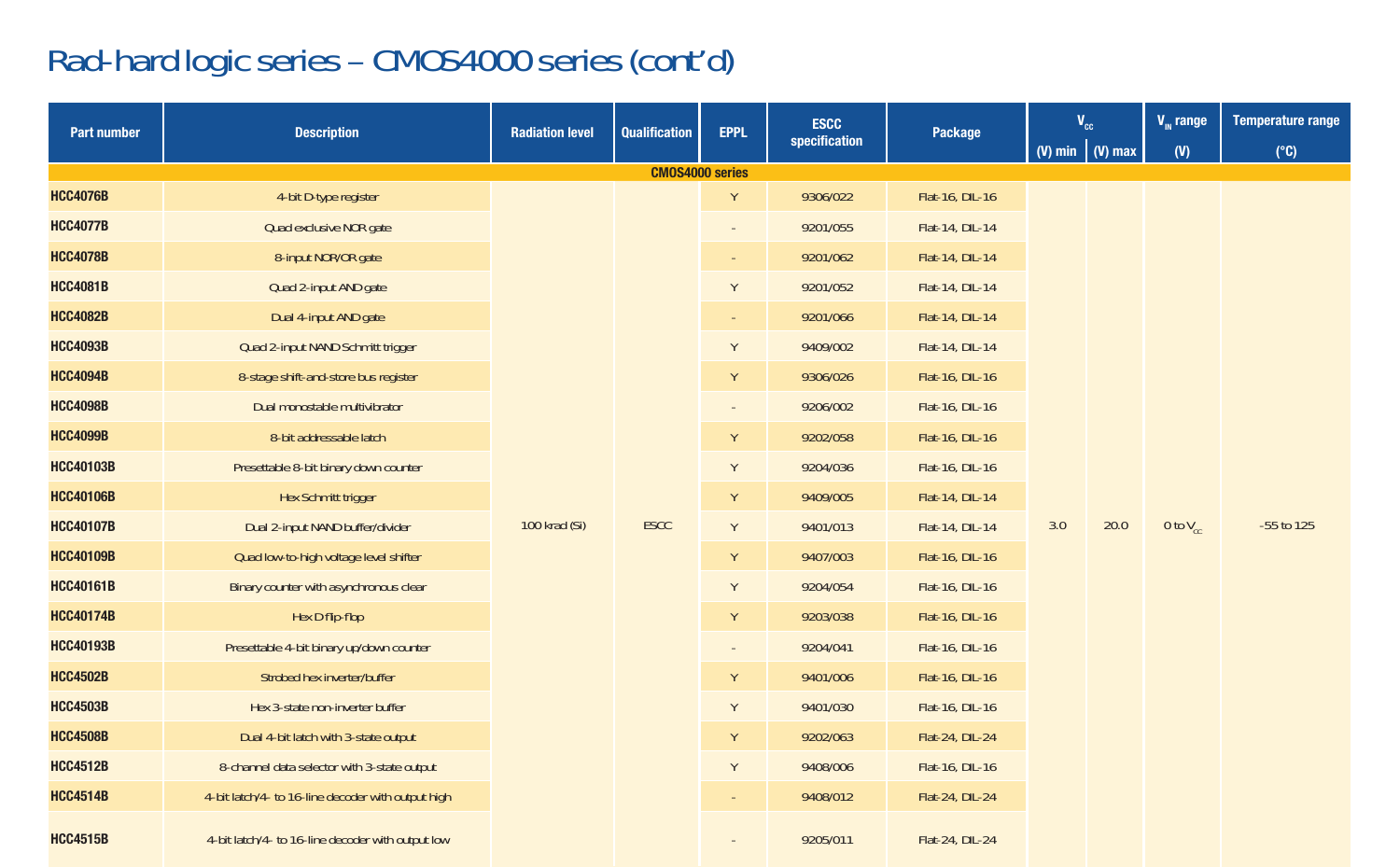| <b>HCC4516B</b> | Presettable 4-bit binary up/down counter   |  | 9204/045 | Flat-16, DIL-16 |
|-----------------|--------------------------------------------|--|----------|-----------------|
| <b>HCC4520B</b> | Dual binary up/down counter                |  | 9204/028 | Flat-16, DIL-16 |
| <b>HCC4532B</b> | 8-input priority encoder                   |  | 9202/065 | Flat-16, DIL-16 |
| <b>HCC4538B</b> | Dual precision monostable multivibrator    |  | 9207/007 | Flat-16, DIL-16 |
| <b>HCC4555B</b> | Dual 1-of-4 decoder/demux with output high |  | 9408/011 | Flat-16, DIL-16 |
| <b>HCC4556B</b> | Dual 1-of-4 decoder/demux with output low  |  | 9408/025 | Flat-16, DIL-16 |

Notes:

Contact ST sales office for information about the specific conditions for other HCC4xxx part numbers and for products in die form

#### Rad-hard voltage regulators

| <b>Part number</b>   | <b>Description</b>                        | <b>Radiation</b><br>level                                                                     | <b>Qualification</b> | <b>EPPL</b> | SMD / detailed<br>specification | Package                       | $V_m$ (V)                  |         | $I_{\text{out}}$ max. | $V_{\text{out}}(V)$          |                  | V <sub>DROP</sub>                   | <b>Inhibit</b><br>pin               | <b>Temperature</b><br>range |      |                                |               |                |
|----------------------|-------------------------------------------|-----------------------------------------------------------------------------------------------|----------------------|-------------|---------------------------------|-------------------------------|----------------------------|---------|-----------------------|------------------------------|------------------|-------------------------------------|-------------------------------------|-----------------------------|------|--------------------------------|---------------|----------------|
|                      |                                           |                                                                                               |                      |             |                                 |                               | min                        | max     | (A)                   | min                          | max              | typ $(V)$                           |                                     | $(^{\circ}C)$               |      |                                |               |                |
| RHFL4913XXX15 (*)    | 1.5 V fixed positive voltage<br>regulator | 300 krad (Si) high and low dose rate,<br>ELDRS free.<br>SEL free @ 68 MeV.cm <sup>2</sup> /mg | OML-V                | Target      |                                 | SMD.5<br>Flat-16<br>TO-257    |                            |         |                       | 1.47                         | 1.53             | $0.35$ V @ $0.4$ A<br>$0.75$ V @ 2A | $\mathcal{M}$                       |                             |      |                                |               |                |
| <b>RHFL4913XXX25</b> | 2.5 V fixed positive voltage<br>regulator | 300 krad (Si) high and low dose rate.<br>ELDRS free.<br>SEL free @ 68 MeV.cm <sup>2</sup> /mg |                      |             |                                 | 5962F02534                    | SMD.5<br>Flat-16<br>TO-257 |         |                       |                              | 2.45             | 2.55                                | $0.35$ V @ $0.4$ A<br>$0.75$ V @ 2A | $\lambda$                   |      |                                |               |                |
| <b>RHFL4913XXX33</b> | 3.3 V fixed positive voltage<br>regulator | 300 krad (Si) high and low dose rate,<br>ELDRS free.<br>SEL free @ 68 MeV.cm <sup>2</sup> /mg |                      |             |                                 |                               |                            |         | 5962F02535            | SMD.5<br>Flat-16<br>$TO-257$ | 3 <sup>(1)</sup> | 12                                  | $\overline{3}$                      | 3.23                        | 3.37 | $0.35$ V @ $0.4$ A<br>0.75V@2A | $\mathcal{M}$ | $-55$ to $150$ |
| <b>RHFL4913XXX50</b> | 5.0 V fixed positive voltage<br>regulator | 300 krad (Si) high and low dose rate.<br>ELDRS free.<br>SEL free @ 68 MeV.cm <sup>2</sup> /mg |                      |             |                                 |                               |                            |         | 5962F02536            | SMD.5<br>Flat-16<br>TO-257   |                  |                                     |                                     | 4.90                        | 5.10 | $0.35$ V @ $0.4$ A<br>0.75V@2A | $\sqrt{ }$    |                |
| <b>RHFL4913A</b>     | Adjustable positive voltage<br>regulator  | 300 krad (Si) high and low dose rate,<br>ELDRS free.<br>SEL free @ 68 MeV.cm <sup>2</sup> /mg |                      |             | 5962F02524                      | Flat-16<br>SMD <sub>5</sub> C |                            |         |                       | 1.23                         | 9.00             | $0.35$ V @ $0.4$ A<br>0.90V@2A      | $\mathcal{M}$                       |                             |      |                                |               |                |
| <b>RHFL7913A</b>     | Adjustable negative voltage<br>regulator  | 300 krad (Si) high and low dose rate.<br>ELDRS free.<br>SEL free @ 68 MeV.cm <sup>2</sup> /mg |                      |             | 5962F02532                      | Flat-16<br>SMD <sub>5C</sub>  | $-12$                      | $-1.30$ | $-2$                  | $-9.50$                      | $-1.20$          | $0.5$ V $@$ -0.4 A<br>$0.8V@ - 1A$  | $\sqrt{ }$                          |                             |      |                                |               |                |

Notes:

(\*) Not yet qualified by agency at the date of printing

(1)  $V_{\text{in}}$  min can be as low as 2.5 V in some conditions

Contact ST sales office for information about the specific conditions for products in die form and QML-Q versions